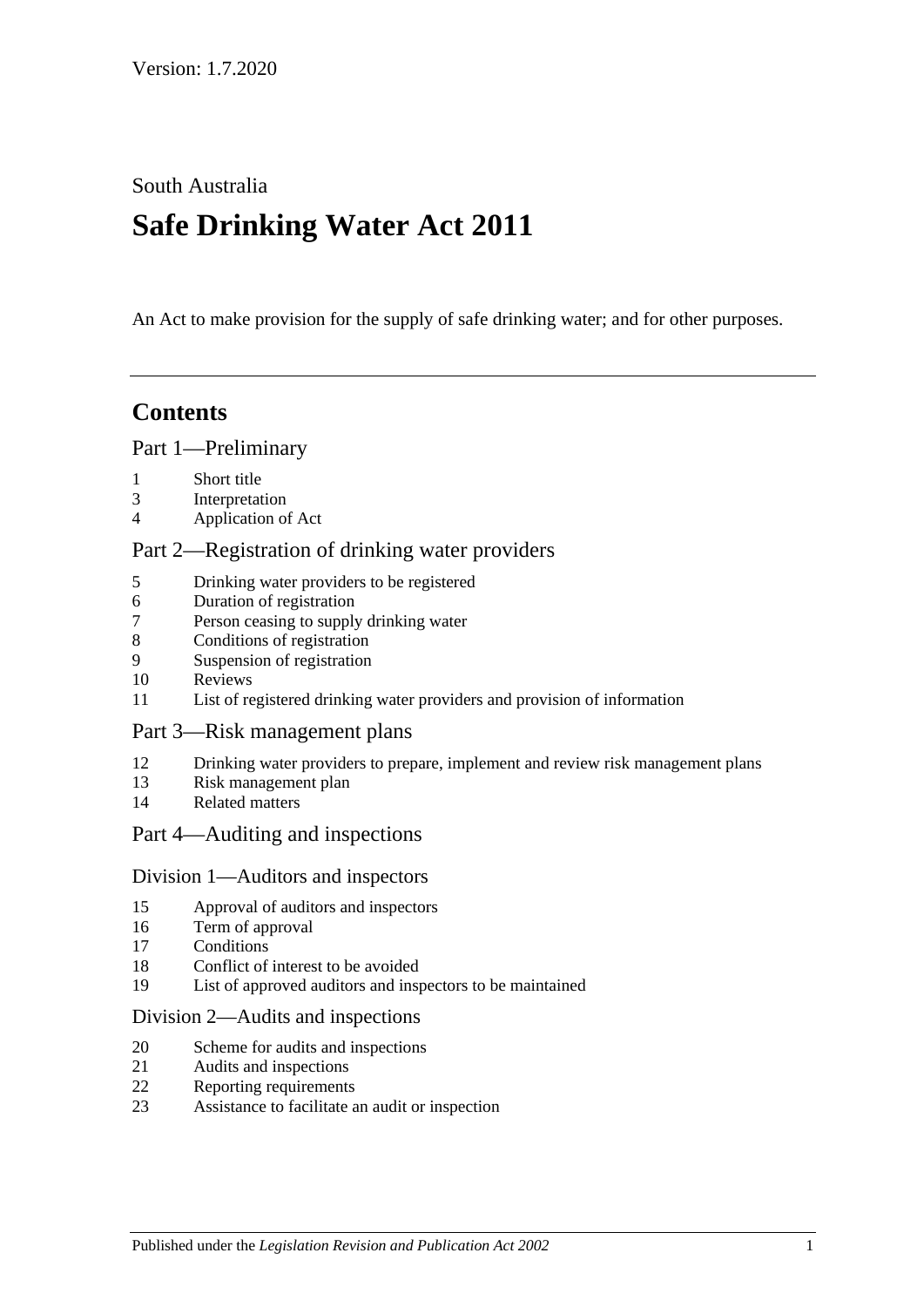### Part [5—Quality of water and provision of reports](#page-14-0)

#### Division [1—Quality of water](#page-14-1)

- [Drinking water must be safe](#page-14-2)
- [Testing requirements](#page-14-3)

#### Division [2—Provision of reports](#page-15-0)

- [Officer to report known or suspected contamination](#page-15-1)
- [Water quality monitoring information to be made publicly available](#page-15-2)

#### Part [6—Approval of laboratories](#page-16-0)

- [Approval of laboratories](#page-16-1)
- [Recognised laboratories](#page-16-2)
- [Term of approval](#page-16-3)
- [Conditions](#page-16-4)
- [List of approved laboratories to be maintained](#page-17-0)

#### Part [7—Administration and enforcement](#page-17-1)

#### Division [1—Interpretation](#page-17-2)

[Interpretation](#page-17-3)

#### Division [2—Authorised officers](#page-18-0)

- [Appointment of authorised officers](#page-18-1)
- [Certificates of authority](#page-18-2)
- [Powers of authorised officers](#page-18-3)
- [Seizure orders](#page-20-0)

#### Division [3—Notices and emergencies](#page-21-0)

- [Notices](#page-21-1)
- [Action or non-compliance with a notice](#page-23-0)
- [Action in emergency situations](#page-23-1)
- [Specific power to require information](#page-24-0)
- [Reviews](#page-24-1)

#### Part [8—Miscellaneous](#page-24-2)

- [Delegations](#page-24-3)
- [Service of notices or other documents](#page-25-0)
- [Disclosure of certain confidential information](#page-25-1)
- [Protection from liability](#page-26-0)
- [False information](#page-26-1)
- [Offences by bodies corporate](#page-26-2)
- [Offences](#page-26-3)
- [Agreement and consultation with local government sector](#page-27-0)
- [Annual report by Minister](#page-27-1)
- [Annual reports by enforcement agencies](#page-27-2)
- [Regulations](#page-27-3)

#### Schedule [1—Transitional provisions](#page-29-0)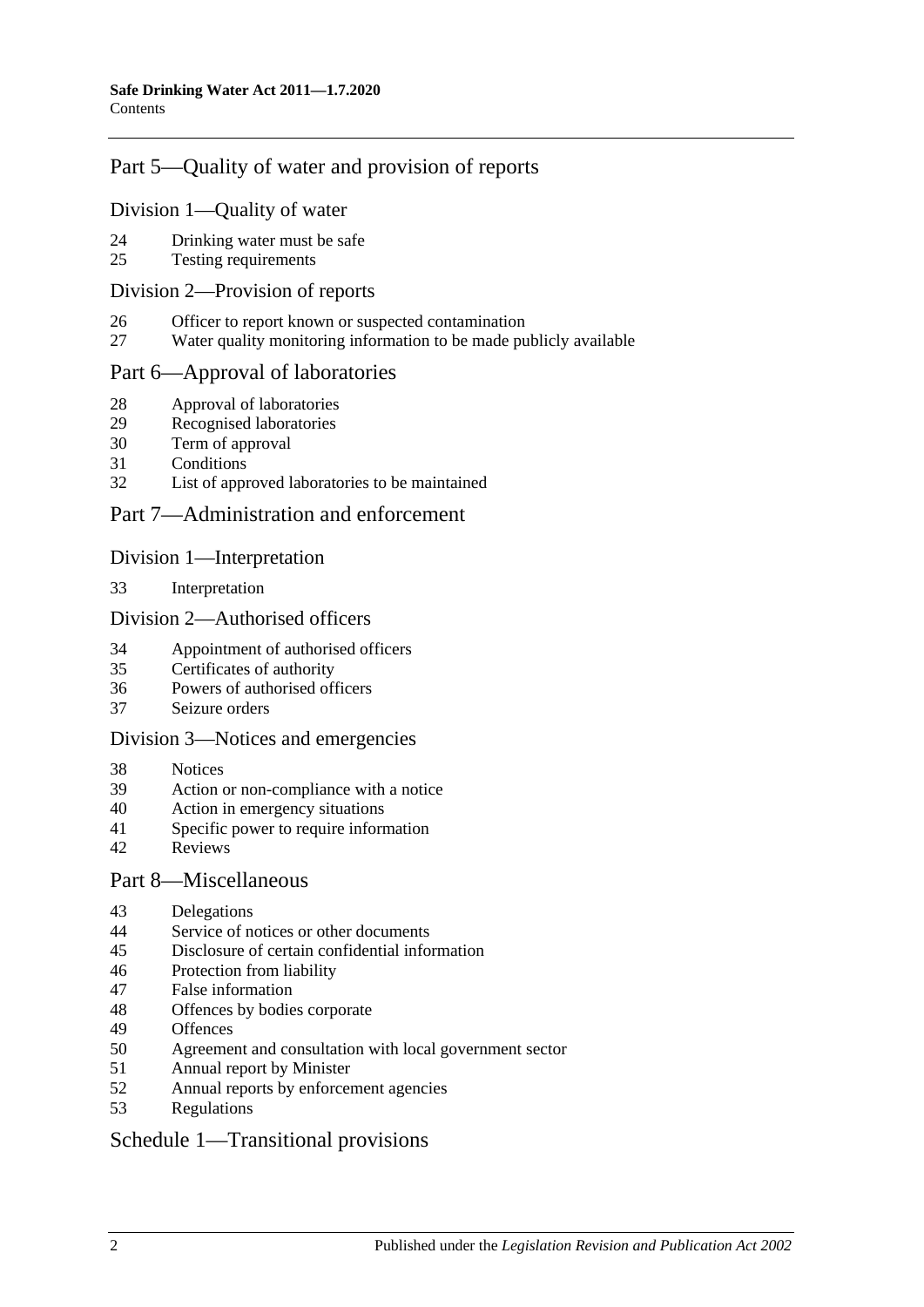#### Part 3—Transitional provisions

3 [Transitional provisions—initial period of operation of Act](#page-29-1)

4 [Other provisions](#page-30-0)

[Legislative history](#page-31-0)

#### <span id="page-2-0"></span>**The Parliament of South Australia enacts as follows:**

## **Part 1—Preliminary**

#### <span id="page-2-1"></span>**1—Short title**

This Act may be cited as the *Safe Drinking Water Act 2011*.

#### <span id="page-2-2"></span>**3—Interpretation**

(1) In this Act, unless the contrary intention appears—

*approved auditor* means a person approved as an auditor under Part [4 Division](#page-10-1) 1;

*approved auditor/inspector* means, as the case requires, an approved auditor or an approved inspector;

*approved inspector* means a person approved as an inspector under Part [4 Division](#page-10-1) 1;

*approved laboratory* means a laboratory approved under [Part](#page-16-0) 6;

*authorised officer* means a person appointed as an authorised officer under [Part](#page-17-1) 7;

*Chief Executive* means the Chief Executive of the Department and includes a person for the time being acting in that position;

*council* means—

- (a) a council under the *[Local Government Act](http://www.legislation.sa.gov.au/index.aspx?action=legref&type=act&legtitle=Local%20Government%20Act%201999) 1999*; or
- (b) a body established by a council or councils under the *[Local Government](http://www.legislation.sa.gov.au/index.aspx?action=legref&type=act&legtitle=Local%20Government%20Act%201999)  Act [1999](http://www.legislation.sa.gov.au/index.aspx?action=legref&type=act&legtitle=Local%20Government%20Act%201999)*;

*Department* means the administrative unit of the Public Service that is, under the Minister, responsible for the administration of this Act;

*domestic partner* means a person who is a domestic partner within the meaning of the *[Family Relationships Act](http://www.legislation.sa.gov.au/index.aspx?action=legref&type=act&legtitle=Family%20Relationships%20Act%201975) 1975*, whether declared as such under that Act or not;

*drinking water* means water that is intended for human consumption or for purposes connected with human consumption (such as the washing, preparation or cooking of food or the making of ice intended for human consumption, or for the preservation of unpackaged food), whether or not the water is used for other purposes, but does not include water that has been packaged in a bottle, cask or other container;

*drinking water provider* means—

- (a) a person who supplies drinking water to members of the public—
	- (i) by means of a reticulated water system; or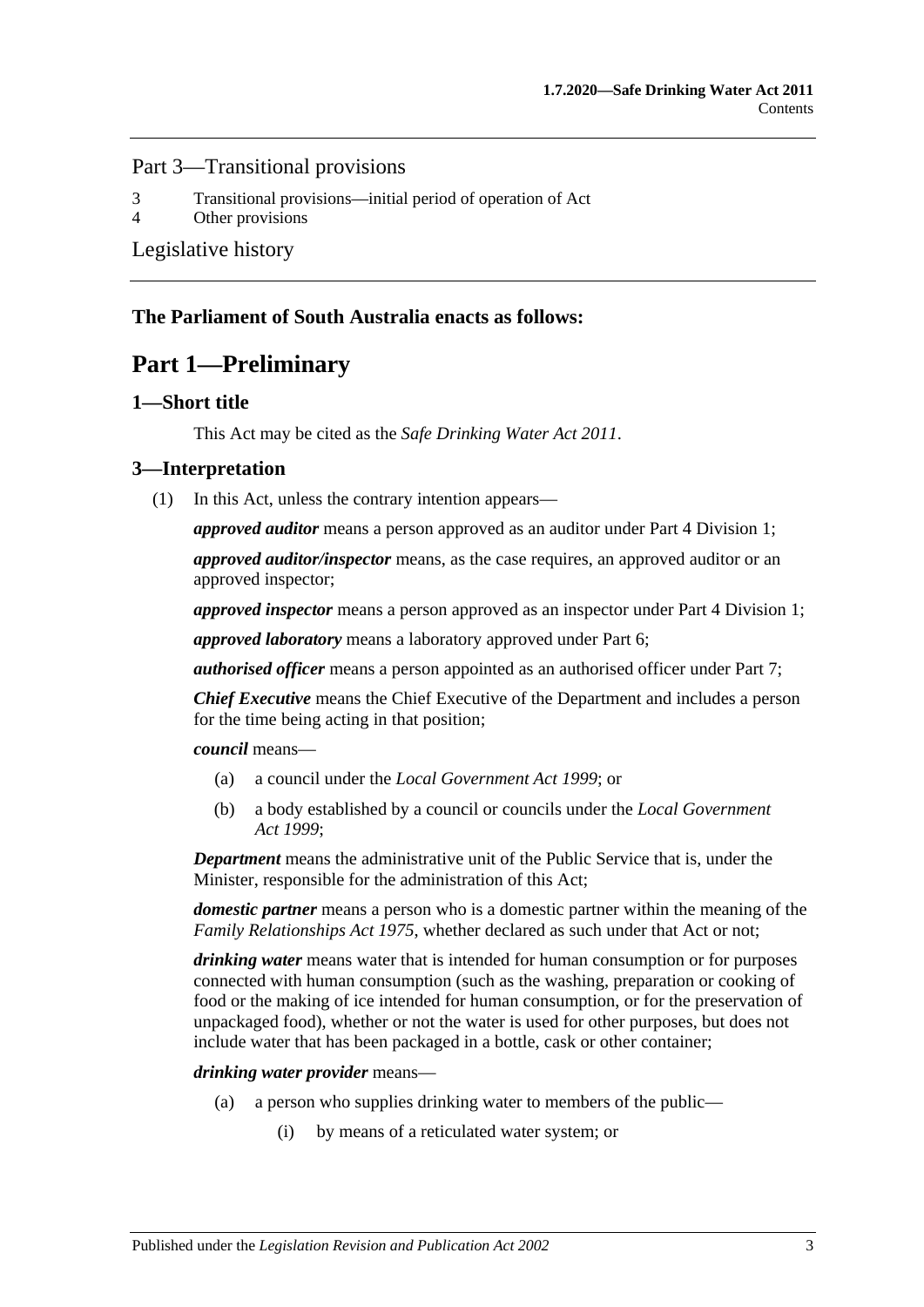- (ii) after the water has been extracted from, or has formed part of, a body constituting a water resource (without being supplied by means of a reticulated water system); or
- (iii) after the water has been collected or stored by means of a tank or other form of infrastructure or works for the collection or storage of water (without being supplied by means of a reticulated water system); or
- (iv) after obtaining water in circumstances described in a preceding subparagraph and then supplying the water in bulk; or
- (b) any other person, or person of a class, brought within the ambit of this definition by the regulations,

but does not include a person, or person of a class, excluded from the ambit of this definition by the regulations;

*enforcement agency* means an enforcement agency under [Part](#page-17-1) 7;

*reticulated water system* means a network for the provision of water to 2 or more locations, other than a network, or a network of a class, excluded from the ambit of this definition by the regulations;

*risk management plan*—see [Part](#page-8-1) 3;

*spouse*—a person is a spouse of another if they are legally married;

*Tribunal* means the South Australian Civil and Administrative Tribunal established under the *[South Australian Civil and Administrative Tribunal Act](http://www.legislation.sa.gov.au/index.aspx?action=legref&type=act&legtitle=South%20Australian%20Civil%20and%20Administrative%20Tribunal%20Act%202013) 2013*;

*vehicle* includes an aircraft, vessel, trailer, train or rolling stock;

*water resource* has the same meaning as in the *[Landscape South Australia Act](http://www.legislation.sa.gov.au/index.aspx?action=legref&type=act&legtitle=Landscape%20South%20Australia%20Act%202019) 2019*.

- <span id="page-3-1"></span>(2) For the purposes of this Act (but subject to [subsection](#page-3-0) (3)), a person will be taken not to be a drinking water provider if—
	- (a) the person supplies drinking water that has been directly obtained from another drinking water provider; and
	- (b) the other drinking water provider is registered under this Act; and
	- (c) the person has not altered the water, or has not altered the water to any material degree, from the water supplied by the other drinking water provider; and
	- (d) the person satisfies the requirements (if any) prescribed by the regulations for the purposes of this subsection.
- <span id="page-3-0"></span>(3) [Subsection](#page-3-1) (2) does not apply to a person within a class of persons excluded from the ambit of that subsection by the regulations.
- (4) For the purposes of determining whether or not a person is a drinking water provider, it is immaterial that the water to be supplied to the public has, after being collected or obtained, been subject to any process or treatment.
- (5) For the purposes of this Act, water is supplied in bulk if—
	- (a) the water is supplied through the use of a vehicle; and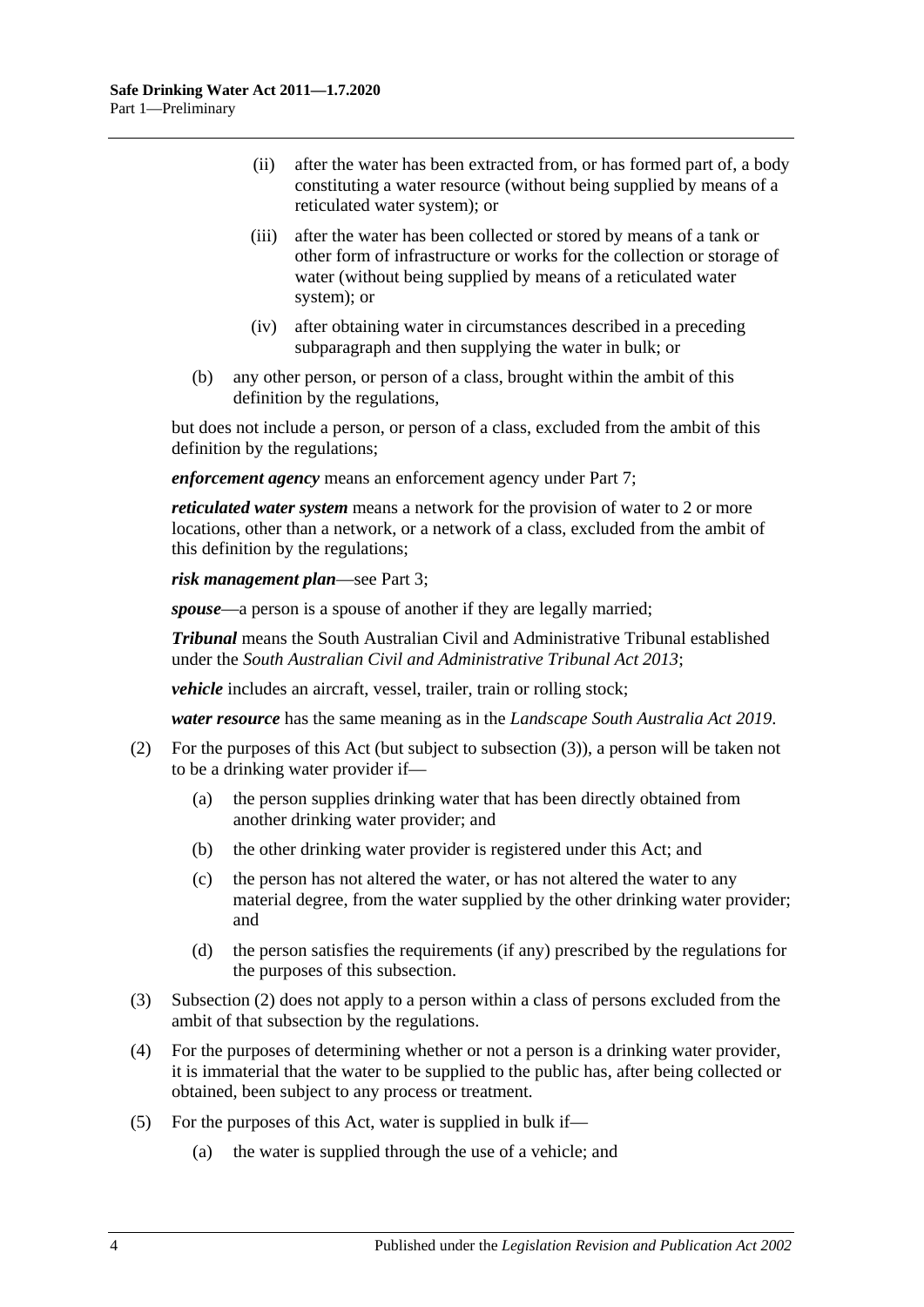- (b) the amount of water being supplied exceeds a volume prescribed by the regulations for the purposes of this subsection.
- (6) For the purposes of this Act, the collection of water includes the recovery or harvesting of water.
- (7) For the purposes of this Act, drinking water is unsafe if the water—
	- (a) causes, or is likely to cause, harm to a person who consumes the water; or
	- (b) is the means by which an illness has been, or is likely to be, transmitted; or
	- (c) contains any pathogen, substance, chemical or blue-green algal toxin, whether alone or in combination, at levels that may pose a risk to human health (subject to any tolerance, condition or circumstance determined or agreed by the Minister or the Chief Executive for the purposes of this provision); or
	- (d) is not otherwise, or may not otherwise be, reasonably fit for human consumption.
- <span id="page-4-1"></span>(8) For the purposes of this Act, a person is an *associate* of another if—
	- (a) they are partners; or
	- (b) 1 is a spouse, domestic partner, parent or child of another; or
	- (c) they are both trustees or beneficiaries of the same trust, or 1 is a trustee and the other is a beneficiary of the same trust; or
	- (d) 1 is a body corporate or other entity (whether inside or outside Australia) and the other is a director or member of the governing body of the body corporate or other entity; or
	- (e) 1 is a body corporate or other entity (whether inside or outside Australia) and the other is a person who has a legal or equitable interest in 5% or more of the share capital of the body corporate or other entity; or
	- (f) a relationship of a prescribed kind exists between them; or
	- (g) a chain of relationships can be traced between them under any 1 or more of the above paragraphs.
- (9) For the purposes of [subsection](#page-4-1) (8), a *beneficiary* of a trust includes an object of a discretionary trust.

#### <span id="page-4-2"></span><span id="page-4-0"></span>**4—Application of Act**

- (1) This Act does not apply in relation to—
	- (a) any water collected or recovered at domestic premises of a prescribed class for use at those premises; or
	- (b) rainwater collected at any place of a prescribed kind for use at that place if a notice relating to the use of the water is provided in accordance with the regulations; or
	- (c) rainwater supplied as an optional alternative to water obtained from a registered drinking water provider if the person, in supplying the water, complies with the requirements (if any) prescribed by the regulations for the purposes of this paragraph; or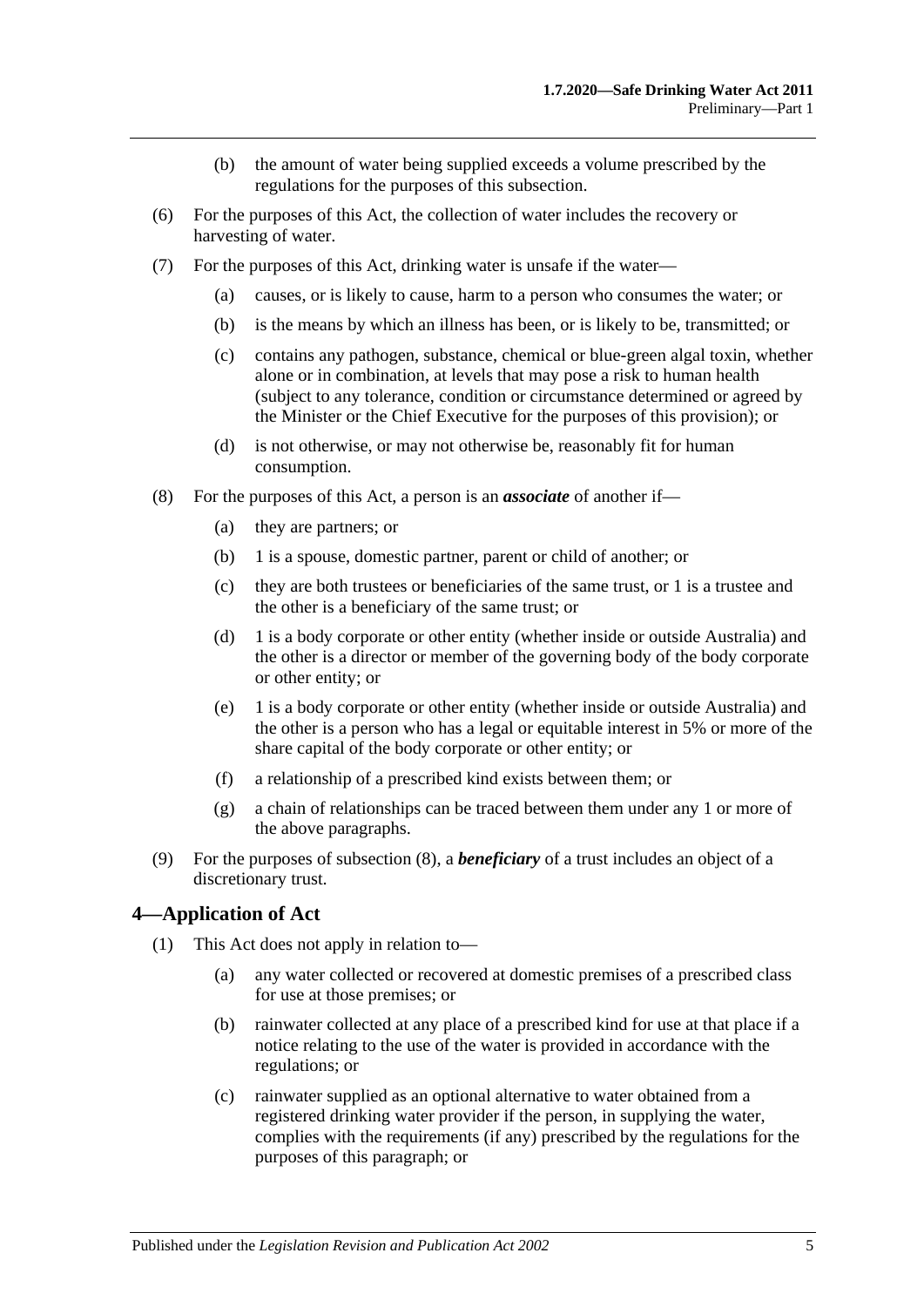- (d) rainwater, or water recovered from a bore, well or a source prescribed by the regulations, supplied at a park, reserve or other place constituting open space that is available for public recreational purposes where it is reasonable to expect that members of the public would not usually expect to rely on the provision of water for human consumption at that place; or
- (e) water supplied, collected or recovered in any other circumstance prescribed by the regulations.
- <span id="page-5-3"></span>(2) Without limiting [subsection](#page-4-2) (1), the Minister may, by notice in the Gazette, confer exemptions from this Act or specified provisions of this Act, on specified persons or persons of a specified class.
- (3) An exemption under [subsection](#page-5-3) (2) may be granted by the Minister on such conditions as the Minister thinks fit.
- (4) The Minister may, at any time, by further notice in the Gazette—
	- (a) vary or revoke an exemption; or
	- (b) vary or revoke a condition of an exemption.
- (5) The condition of an exemption may be varied by the addition or substitution of 1 or more conditions.
- (6) A person who contravenes or fails to comply with a condition imposed under this section is guilty of an offence.

Maximum penalty: \$25 000.

Expiation fee: \$750.

## <span id="page-5-0"></span>**Part 2—Registration of drinking water providers**

#### <span id="page-5-4"></span><span id="page-5-1"></span>**5—Drinking water providers to be registered**

(1) A person must not supply drinking water as a drinking water provider unless the person is registered under this Act.

Maximum penalty: \$25 000.

Expiation fee: \$750.

- (2) An application for registration under this Act—
	- (a) must be made to the Minister; and
	- (b) must be made in a manner and form determined by the Minister.
- (3) An applicant for registration must furnish the Minister with such information as the Minister may require.
- (4) On due application under this section, the Minister must register the applicant as a drinking water provider.

#### <span id="page-5-2"></span>**6—Duration of registration**

The registration of a drinking water provider will remain in force until such time as—

(a) it is cancelled or suspended under this Act; or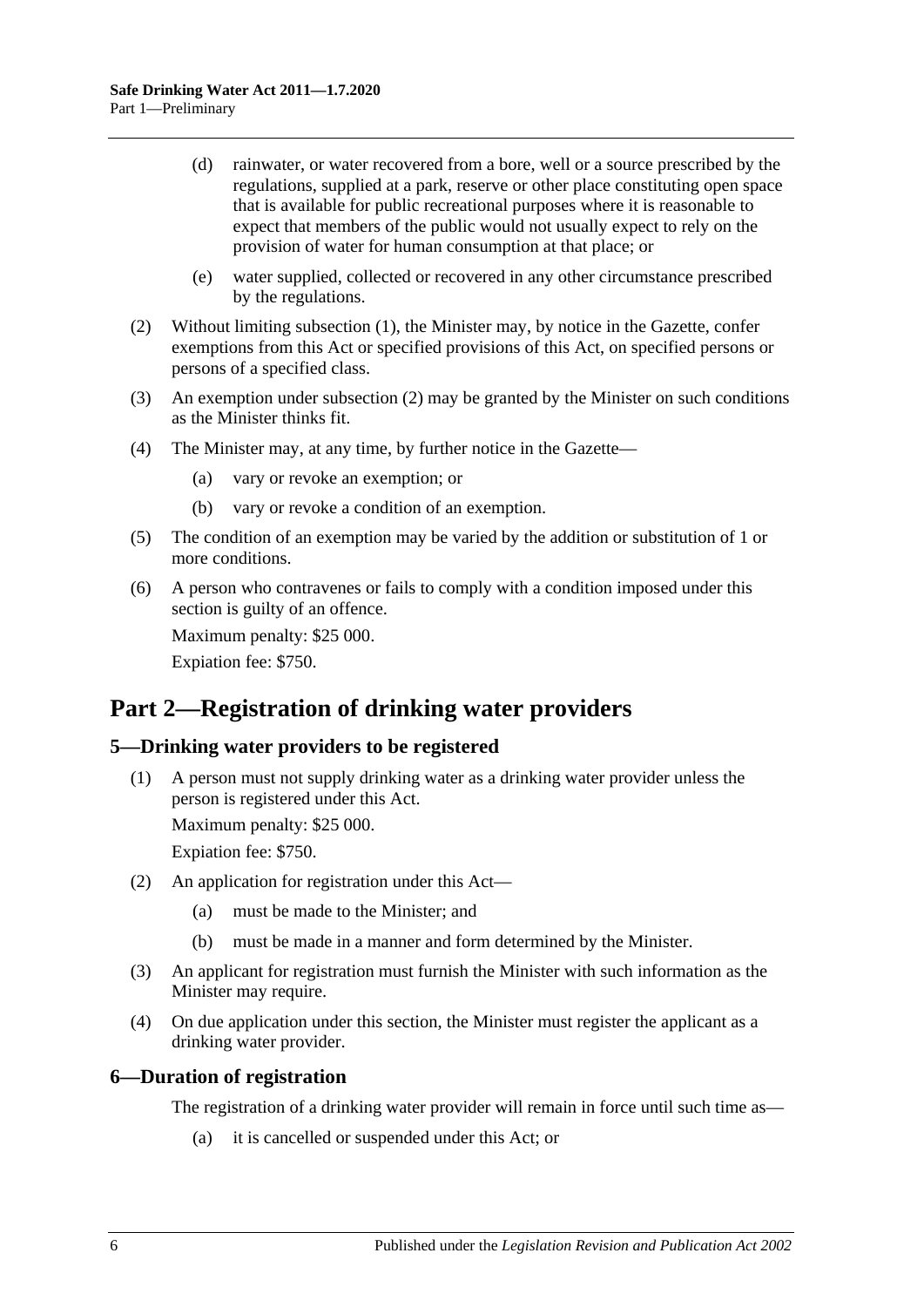(b) the drinking water provider dies or, in the case of a body corporate, is dissolved.

#### <span id="page-6-3"></span><span id="page-6-0"></span>**7—Person ceasing to supply drinking water**

(1) A person registered under this Act must, within the prescribed period after ceasing to be engaged in the supply of drinking water, notify the Minister of that fact in a manner and form determined by the Minister.

Maximum penalty: \$2 500.

Expiation fee: \$125.

- (2) If the Minister—
	- (a) receives a notification in accordance with [subsection](#page-6-3) (1); or
	- (b) is otherwise satisfied that a registered drinking water provider has ceased to be engaged in the supply of drinking water,

the Minister may cancel the registration.

#### <span id="page-6-1"></span>**8—Conditions of registration**

- (1) The registration of a person as a drinking water provider under this Act will be subject to any condition—
	- (a) imposed by the Minister in relation to the registration; or
	- (b) prescribed by the regulations.
- (2) The Minister may, if the Minister considers it appropriate to do so, by notice in writing to a registered drinking water provider, vary a condition of the registration.
- (3) A person who holds a registration may, on application to the Minister in a manner and form determined by the Minister, request the variation of a condition to which the registration is subject and the Minister may, as the Minister thinks fit—
	- (a) grant the variation; or
	- (b) refuse to grant the variation.
- (4) The condition of a registration may be varied by the addition, substitution or deletion of 1 or more conditions.
- (5) A registered drinking water provider must not contravene or fail to comply with a condition of registration.

Maximum penalty: \$25 000.

Expiation fee: \$750.

#### <span id="page-6-2"></span>**9—Suspension of registration**

- (1) The Minister may suspend the registration of a person as a drinking water provider if proper cause exists under this section.
- <span id="page-6-4"></span>(2) There is proper cause for suspending a registration if—
	- (a) the person has contravened or failed to comply with a condition of registration; or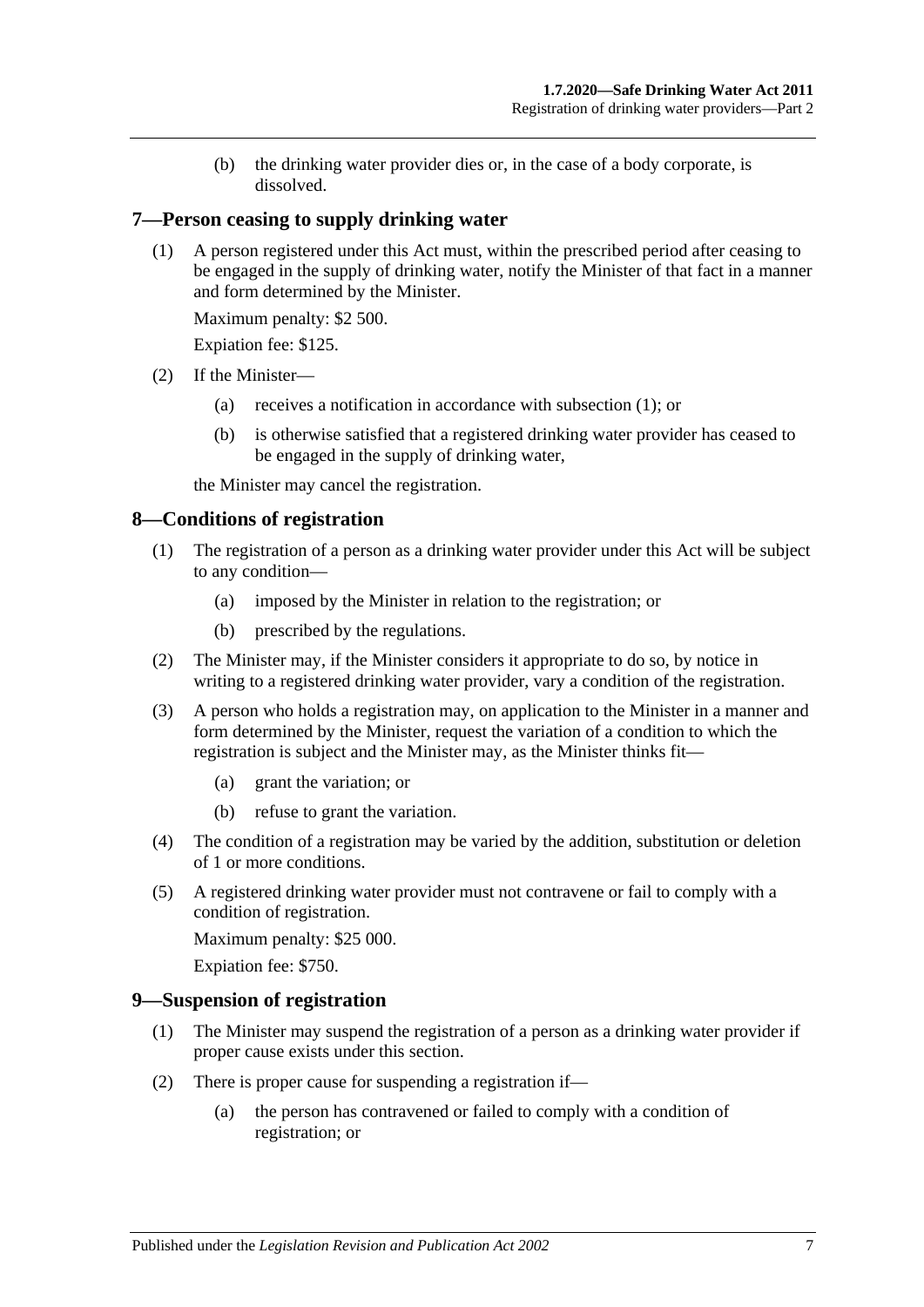- (b) the person has failed to comply with a requirement relating to a risk management plan under [Part](#page-8-1) 3 (including as to the implementation of, or compliance with, the requirements set out in a risk management plan); or
- (c) the person has failed to ensure that an audit or inspection is conducted in accordance with a requirement under Part [4 Division](#page-12-1) 2; or
- (d) the person has breached, or failed to comply with, a requirement under [Part](#page-14-1) 5 [Division](#page-14-1) 1; or
- (e) the person has failed to comply with a notice under Part [7 Division](#page-21-0) 3; or
- (f) the person has failed to furnish a report or other form of information of a class prescribed by the regulations for the purposes of this section.
- <span id="page-7-1"></span>(3) The Minister may, after taking into account the grounds set out in [subsection](#page-6-4) (2), notify a drinking water provider that the Minister considers that the person's registration should be suspended.
- (4) A notice under [subsection](#page-7-1) (3) must set out the grounds on which the Minister is acting under this section.
- <span id="page-7-2"></span>(5) The drinking water provider may, within 14 days after receiving the notice, lodge with the Minister a written objection (setting out the grounds of objection).
- (6) On the receipt of an objection under [subsection](#page-7-2) (5), the Minister must give the drinking water provider a reasonable opportunity to make submissions to the Minister in relation to the matter and must then decide whether or not, in the circumstances of the case, it is appropriate to proceed with the suspension.
- (7) If a drinking water provider does not make an objection under [subsection](#page-7-2) (5) or, on an objection, the Minister decides to proceed despite the objection, the Minister may, by written notice served on the drinking water provider, suspend the registration.
- (8) A suspension of registration may be of indefinite duration or for a period specified in the notice.
- (9) A suspension takes effect when notice of the suspension is served on the drinking water provider or at such later date (if any) specified in the notice.
- (10) A person whose registration has been suspended may make application to the Minister for the cancellation of the suspension.

#### <span id="page-7-0"></span>**10—Reviews**

- (1) A person may seek a review by the Tribunal under section 34 of the *[South Australian](http://www.legislation.sa.gov.au/index.aspx?action=legref&type=act&legtitle=South%20Australian%20Civil%20and%20Administrative%20Tribunal%20Act%202013)  [Civil and Administrative Tribunal Act](http://www.legislation.sa.gov.au/index.aspx?action=legref&type=act&legtitle=South%20Australian%20Civil%20and%20Administrative%20Tribunal%20Act%202013) 2013* of—
	- (a) a condition imposed by the Minister in relation to a registration under this Part; or
	- (b) a variation of a condition of registration made by the Minister on the Minister's own initiative; or
	- (c) a decision of the Minister to refuse to grant an application to vary a condition of registration; or
	- (d) a decision of the Minister to suspend a registration under this Part.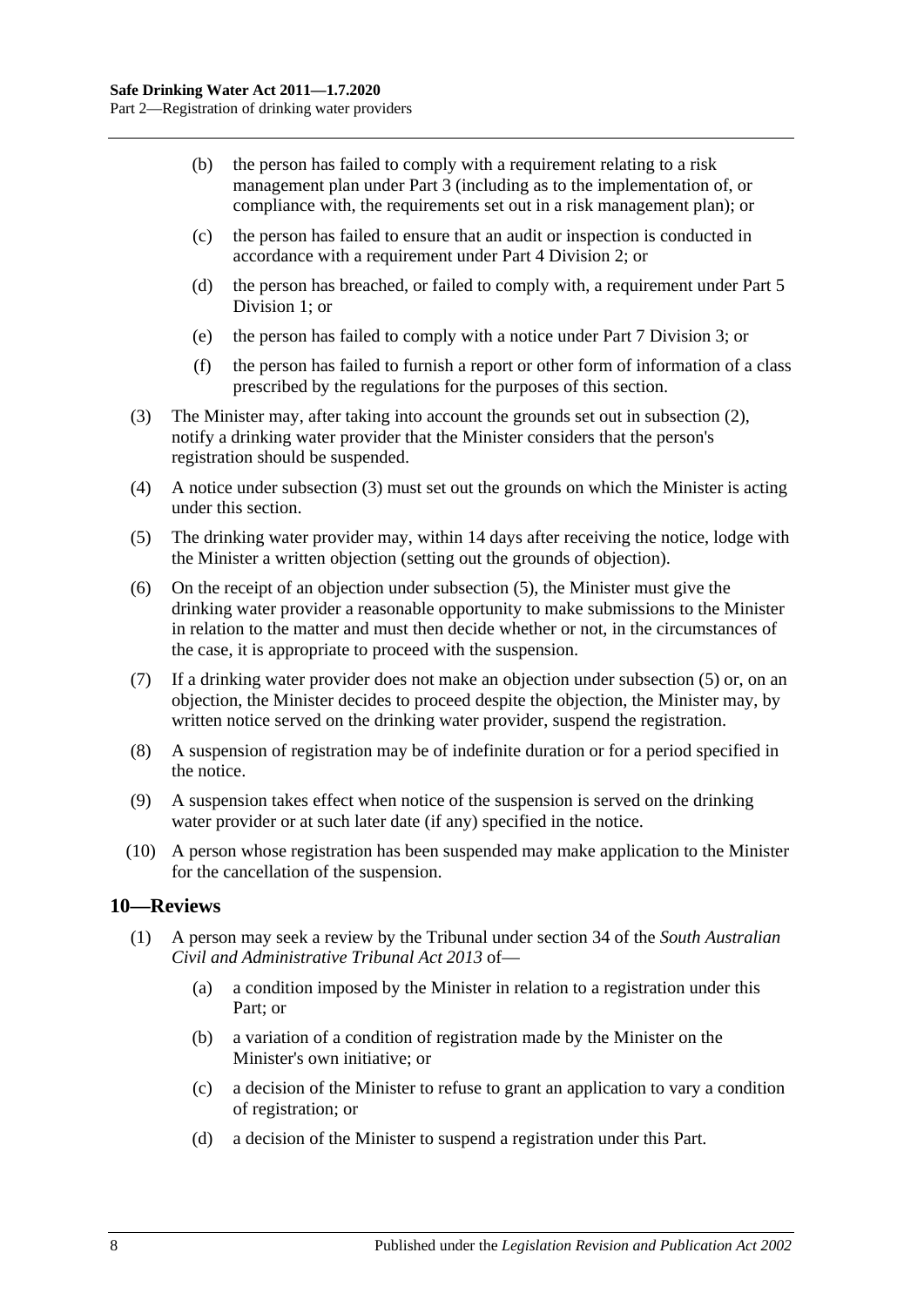(2) An application for review may be made to the Tribunal within 28 days of the date of the relevant decision (or such longer period as the Tribunal may allow).

#### <span id="page-8-0"></span>**11—List of registered drinking water providers and provision of information**

- (1) The Minister is to prepare and maintain a register of drinking water providers registered under this Part.
- (2) The register is to be made publicly available and is to be revised from time to time as required.
- (3) The Minister must, on registering a drinking water provider under this Part, furnish notice of the registration to the council for the area where the drinking water provider is, or will be, located.

## <span id="page-8-1"></span>**Part 3—Risk management plans**

#### <span id="page-8-2"></span>**12—Drinking water providers to prepare, implement and review risk management plans**

- <span id="page-8-5"></span>(1) A drinking water provider must—
	- (a) prepare a risk management plan in relation to the supply of drinking water to the public; and
	- (b) keep the plan under continuous review with a view to updating and improving it; and
	- (c) revise any aspect of the plan that is found, on review, to need revision.
- <span id="page-8-4"></span>(2) The Chief Executive may publish a standard risk management plan that may apply in relation to a specified class of drinking water providers.
- <span id="page-8-6"></span>(3) If a standard risk management plan is in place under [subsection](#page-8-4) (2), a drinking water provider who falls within the specified class may, subject to any requirement published by the Chief Executive in connection with the risk management plan and in a manner and form determined by the Chief Executive, adopt the standard risk management plan rather than preparing a separate plan under [subsection](#page-8-5) (1)(a).

#### <span id="page-8-3"></span>**13—Risk management plan**

- (1) A risk management plan in relation to the supply of water is a document—
	- (a) that contains a detailed description of the system of supply; and
	- $(b)$  that—
		- (i) identifies the risks to the quality of the water and the risks that may be posed by the quality of the water; and
		- (ii) assesses those risks; and
		- (iii) sets out the steps to be taken to manage those risks (including the development and implementation of preventative strategies); and
	- (c) that sets out—
		- (i) monitoring and testing requirements associated with the quality of the water (a *monitoring program*); and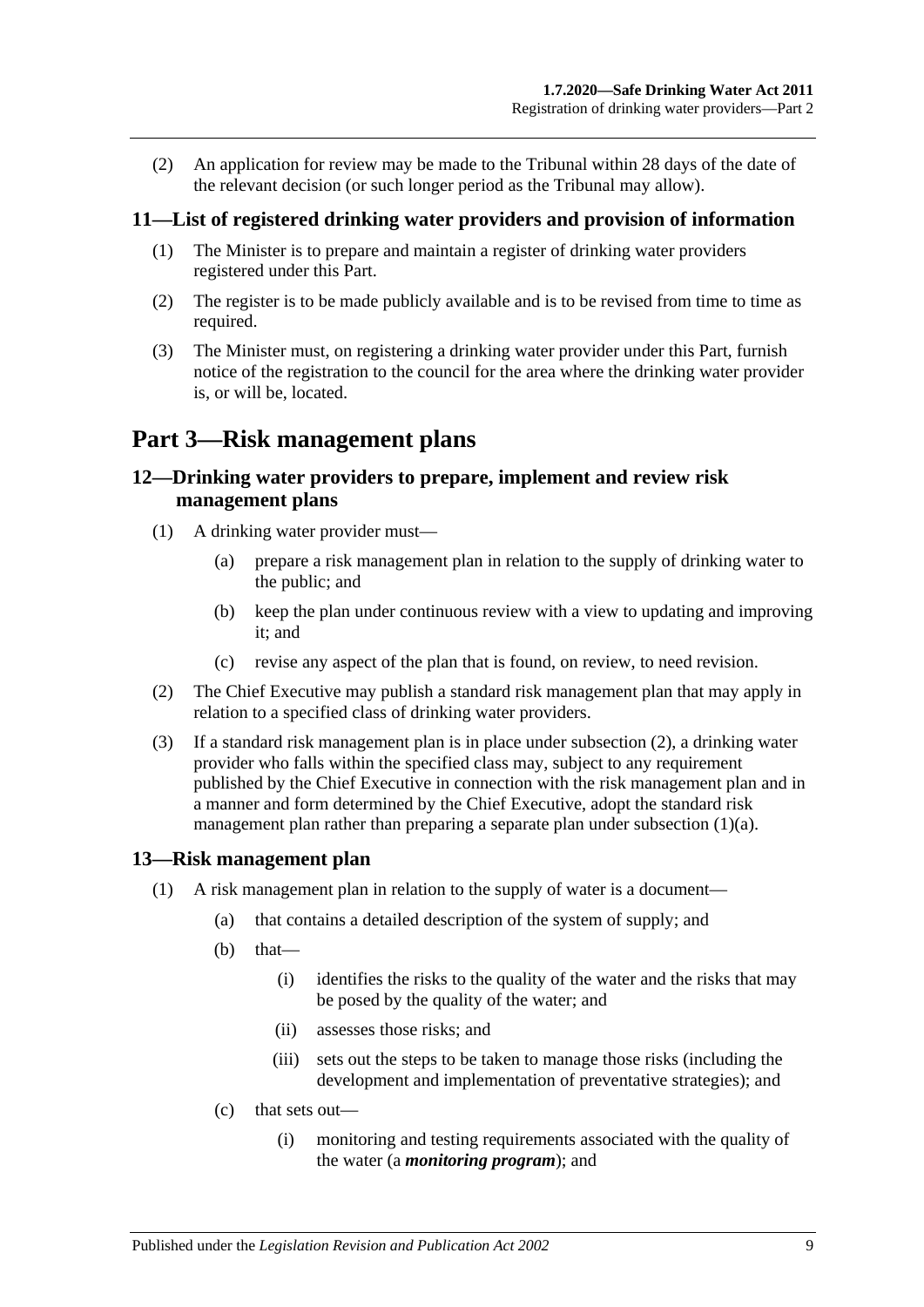- (ii) incident identification, notification and response procedures (an *incident identification and notification protocol*); and
- (d) that sets out maintenance schedules; and
- (e) that contains any other matter required by the regulations.
- (2) A risk management plan must—
	- (a) be consistent with any standard, guideline or code specified by the regulations; and
	- (b) comply with any other requirement prescribed by the regulations.

Maximum penalty: \$25 000.

Expiation fee: \$750.

#### <span id="page-9-0"></span>**14—Related matters**

- <span id="page-9-1"></span>(1) A drinking water provider must not supply drinking water to the public unless or until—
	- (a) the drinking water provider has prepared or adopted a risk management plan under this Part; and
	- (b) the Minister has approved—
		- (i) the monitoring program; and
		- (ii) the incident identification and notification protocol,

under the drinking water provider's risk management plan.

Maximum penalty: \$25 000.

Expiation fee: \$750.

- (2) For the purposes of [subsection](#page-9-1)  $(1)(b)$ , a drinking water provider must furnish to the Minister in a manner and form determined by the Minister a copy of his or her monitoring program and incident identification and notification protocol.
- <span id="page-9-2"></span>(3) The Minister may on the receipt of a program and protocol submitted for the purposes of this section—
	- (a) approve the program and protocol without alteration; or
	- (b) require alterations to the program or protocol (or both) after consultation with the relevant drinking water provider.
- (4) A drinking water provider required to make an alteration under [subsection](#page-9-2) (3) may seek a review of the requirement by the Tribunal under section 34 of the *[South](http://www.legislation.sa.gov.au/index.aspx?action=legref&type=act&legtitle=South%20Australian%20Civil%20and%20Administrative%20Tribunal%20Act%202013)  [Australian Civil and Administrative Tribunal Act](http://www.legislation.sa.gov.au/index.aspx?action=legref&type=act&legtitle=South%20Australian%20Civil%20and%20Administrative%20Tribunal%20Act%202013) 2013*.
- (5) An application for review may be made to the Tribunal within 28 days after the date of the imposition of the requirement (or such longer period as the Tribunal may allow).
- (6) A drinking water provider who has adopted a risk management plan under [section](#page-8-6) 12(3) will, subject to any requirements determined by the Minister, be taken to have an approval under [subsection](#page-9-1)  $(1)(b)$ .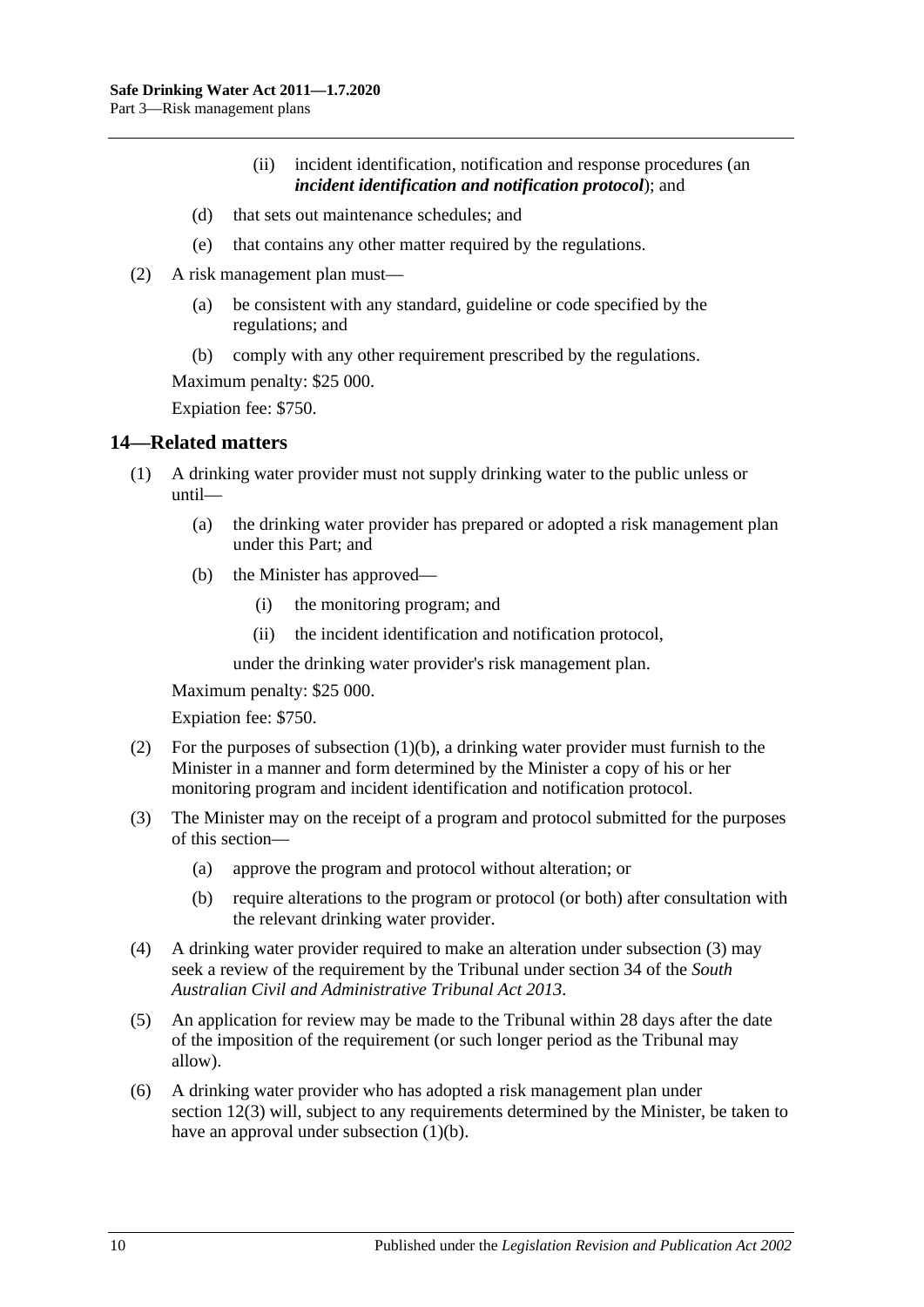(7) A drinking water provider must implement his or her risk management plan and comply with the requirements set out in the plan.

Maximum penalty: \$25 000. Expiation fee: \$750.

## <span id="page-10-0"></span>**Part 4—Auditing and inspections**

## <span id="page-10-1"></span>**Division 1—Auditors and inspectors**

### <span id="page-10-2"></span>**15—Approval of auditors and inspectors**

- (1) The Chief Executive may approve a natural person to be—
	- (a) an auditor for the purposes of this Act; or
	- (b) an inspector for the purposes of this Act.
- (2) The Chief Executive must, before granting an approval to a person under this section, be satisfied that the person is competent to carry out the functions of an auditor or inspector (as the case requires) having regard to—
	- (a) the person's technical skills and experience; and
	- (b) any guidelines relating to competency criteria determined by the Chief Executive for the purposes of this Part.
- (3) A natural person may make an application, in a manner and form determined by the Chief Executive, to the Chief Executive for an approval under this Part.
- (4) An application must be accompanied by the fee prescribed by the regulations.
- (5) An applicant for approval must furnish the Chief Executive with such information as the Chief Executive may require.
- (6) The Chief Executive may, after considering an application for approval—
	- (a) grant the application, with or without conditions; or
	- (b) refuse the application.
- (7) If the Chief Executive grants an application for approval, the Chief Executive must issue the applicant with a written approval that sets out any conditions to which the approval is subject.
- (8) Without limiting any other provision, a condition of an approval may limit the kinds of audits or inspections that may be carried out under the approval.
- (9) An approved auditor will be taken to be an approved inspector for the purposes of this Act.
- (10) If the Chief Executive refuses an application for approval, the Chief Executive must give notice of the refusal in writing to the applicant setting out the reasons for the refusal.

#### <span id="page-10-3"></span>**16—Term of approval**

Except during any period of suspension, an approval under this Part remains in force for the period specified in the approval unless sooner cancelled.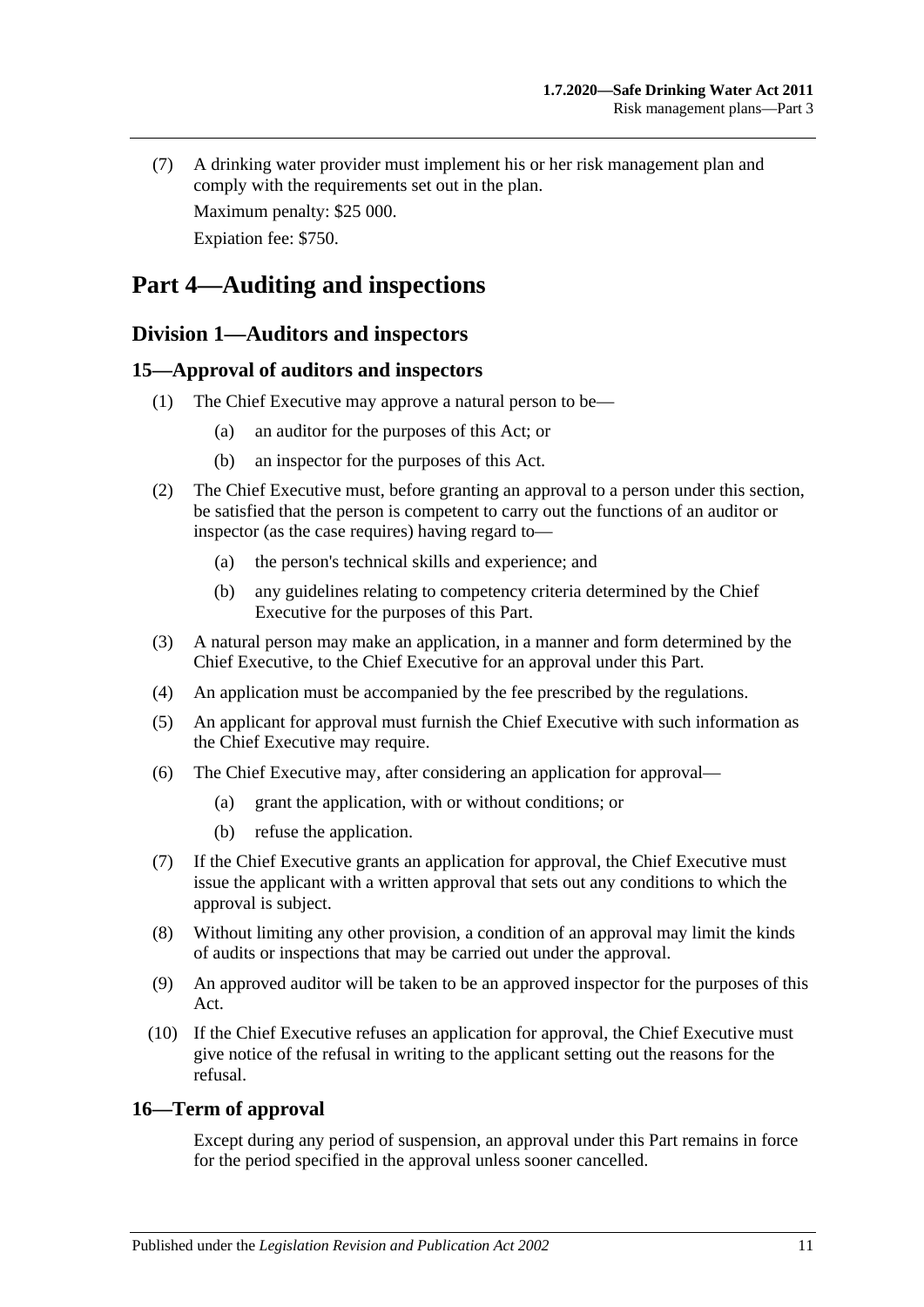#### <span id="page-11-0"></span>**17—Conditions**

- (1) The Chief Executive may, if the Chief Executive considers it appropriate to do so, by notice in writing to an approved auditor/inspector, vary a condition of the approval.
- (2) A person who holds an approval may, on application to the Chief Executive in a manner and form determined by the Chief Executive, request a variation of a condition to which the approval is subject and the Chief Executive may, as the Chief Executive thinks fit—
	- (a) grant the variation; or
	- (b) refuse to grant the variation.
- (3) The condition of an approval may be varied by the addition, substitution or deletion of 1 or more conditions.
- (4) An approved auditor/inspector must not contravene or fail to comply with a condition of approval.

Maximum penalty: \$25 000.

Expiation fee: \$750.

- (5) If an approved auditor/inspector contravenes or fails to comply with a condition of approval, the Chief Executive may notify the auditor or inspector that the Chief Executive considers that the approval should be suspended.
- <span id="page-11-2"></span>(6) The approved auditor/inspector may, within 14 days after receiving the notice, lodge with the Chief Executive a written objection (setting out the grounds of objection).
- (7) On the receipt of an objection under [subsection](#page-11-2) (6), the Chief Executive must give the auditor or inspector a reasonable opportunity to make submissions to the Chief Executive in relation to the matter and must then decide whether or not, in the circumstances of the case, it is appropriate to proceed with the suspension.
- (8) If an approved auditor/inspector does not make an objection under [subsection](#page-11-2) (6) or, on an objection, the Chief Executive decides to proceed despite the objection, the Chief Executive may, by written notice served on the auditor or inspector, suspend the approval.
- (9) A suspension of approval may be of indefinite duration or for a period specified in the notice.
- (10) A suspension takes effect when notice of the suspension is served on the auditor or inspector or at such later date (if any) specified in the notice.
- (11) A person whose approval has been suspended may make application to the Chief Executive for the cancellation of the suspension.

#### <span id="page-11-1"></span>**18—Conflict of interest to be avoided**

A person must not act as an auditor or inspector in relation to a risk management plan—

- (a) that the person has written or assisted in preparing; or
- (b) that has been prepared by a drinking water provider who is an associate of the person; or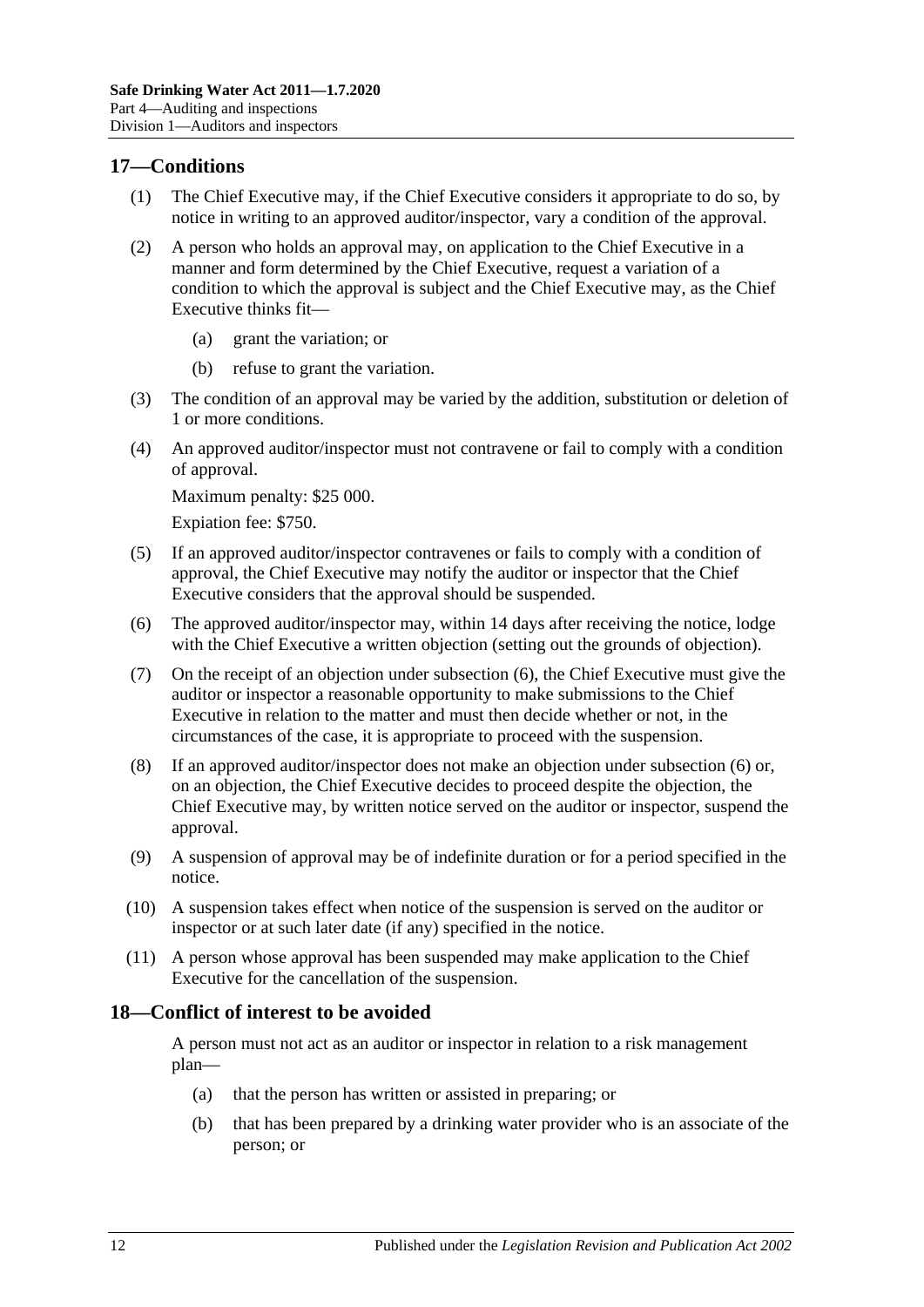(c) if the person has a direct or indirect pecuniary or personal interest in the supply of the relevant drinking water.

Maximum penalty: \$25 000.

Expiation fee: \$750.

#### <span id="page-12-0"></span>**19—List of approved auditors and inspectors to be maintained**

- (1) The Chief Executive is to prepare and maintain a list of approved auditors and a list of approved inspectors.
- (2) A list is to be made publicly available and is to be revised from time to time as required.

#### <span id="page-12-1"></span>**Division 2—Audits and inspections**

#### <span id="page-12-4"></span><span id="page-12-2"></span>**20—Scheme for audits and inspections**

- (1) The Chief Executive will, by notice in the Gazette—
	- (a) determine that specified classes of drinking water providers will be subject to audits under this Division, being audits every year or every 2 years, according to the determination;
	- (b) determine that specified classes of drinking water providers will be subject to inspections under this Division, being inspections every year or every 2 years, according to the determination.
- <span id="page-12-5"></span>(2) The Chief Executive may, by subsequent notice in the Gazette, vary a notice under [subsection](#page-12-4) (1), or substitute a new notice for a notice under [subsection](#page-12-4) (1).
- (3) The criteria to be applied by the Chief Executive for the purposes of [subsections](#page-12-4) (1) and [\(2\)](#page-12-5) will relate to the size and complexity of operations carried out by drinking water providers, and may relate to such other matters as the Chief Executive thinks fit.
- (4) A drinking water provider must ensure that an audit or inspection is carried out by an approved auditor or an approved inspector (as the case requires) in accordance with a determination of the Chief Executive under this section.

Maximum penalty: \$25 000.

Expiation fee: \$750.

<span id="page-12-6"></span>(5) Without limiting a preceding subsection, a drinking water provider must ensure that an audit or inspection is carried out by an approved auditor or inspector (as the case requires) in accordance with the criteria applying under [subsection](#page-12-4) (1) before the drinking water provider begins to supply drinking water to the public.

Maximum penalty: \$25 000.

Expiation fee: \$750.

#### <span id="page-12-3"></span>**21—Audits and inspections**

- (1) An auditor or inspector has the following duties:
	- (a) to determine whether the drinking water provider has complied with the requirements of [Part](#page-8-1) 3 relating to risk management plans during the audit or inspection period;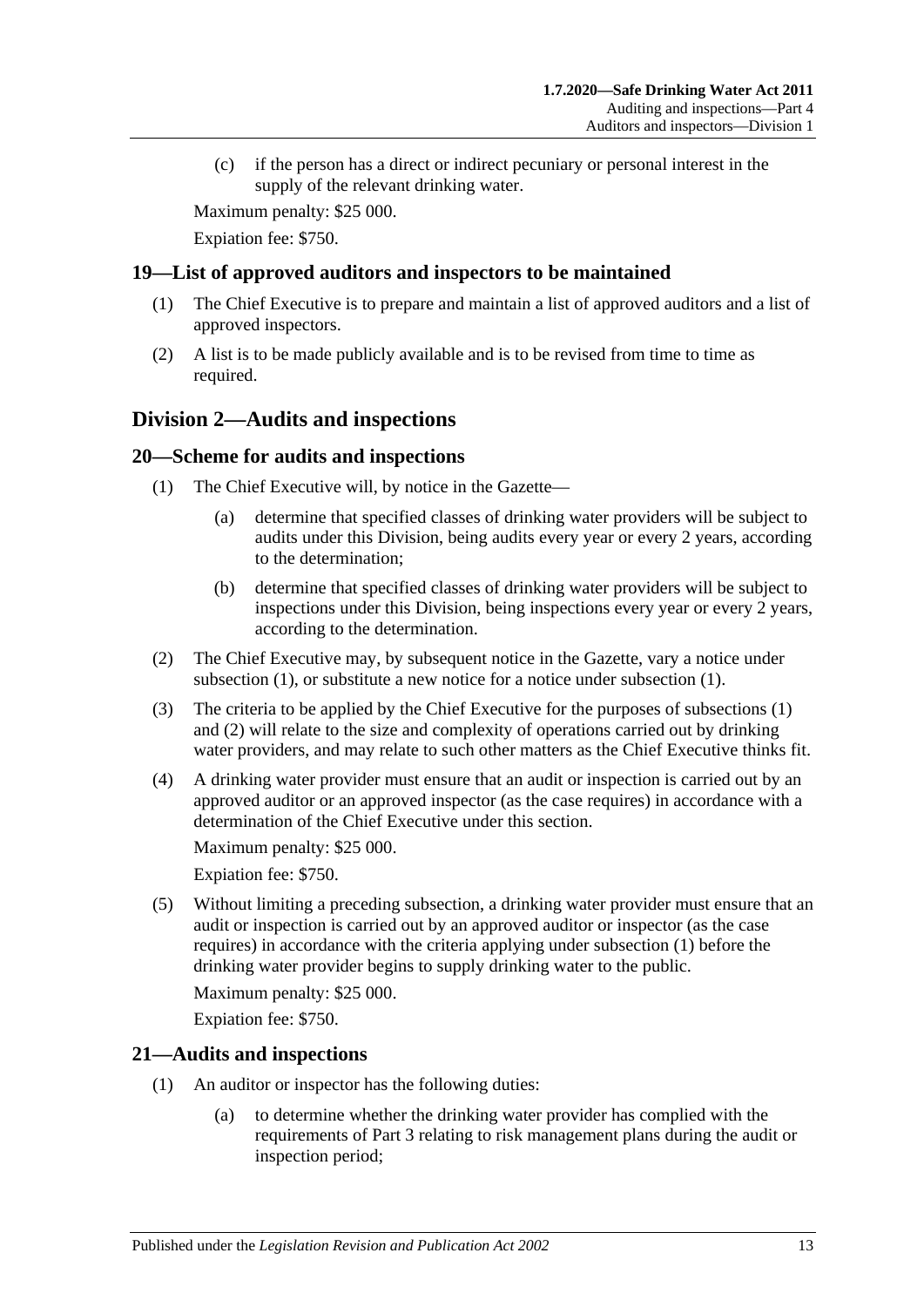- (b) to carry out any follow up audits or inspections, if necessary, to check to see if action has been taken to remedy any deficiencies of any risk management plan identified by the auditor or inspector;
- (c) to report in accordance with the requirements of this Division;
- (d) to undertake any other functions prescribed by the regulations in relation to audits or inspections.
- (2) In conducting an audit or inspection, the auditor or inspector must—
	- (a) inspect all documents that are specified by the regulations for the purposes of this section in relation to audits or inspections; and
	- (b) comply with any other requirements prescribed by the regulations for the purposes of this section in relation to audits or inspections.

#### <span id="page-13-2"></span><span id="page-13-0"></span>**22—Reporting requirements**

(1) An auditor or inspector must report in writing to the Chief Executive the results of any audit or inspection carried out under this Division.

Maximum penalty: \$5 000.

- (2) A report under [subsection](#page-13-2) (1) must—
	- (a) be in the prescribed form; and
	- (b) report on the matters indicated by the regulations; and
	- (c) take account of any action taken before the submission of the report to remedy any deficiency identified by the auditor or inspector.
- (3) A report must be furnished to the Chief Executive within the period prescribed by the regulations.
- <span id="page-13-3"></span>(4) In addition, an auditor or inspector who, as a result of an audit or inspection, believes that water supplied, or to be supplied, for drinking water purposes may be unsafe must immediately report his or her belief to the Chief Executive in a manner and form determined by the Chief Executive.

Maximum penalty: \$5 000.

- (5) An auditor or inspector who makes a report under [subsection](#page-13-3) (4) must provide the Chief Executive with such information as the Chief Executive may require in connection with, or as a result of, a report under [subsection](#page-13-3) (4).
- (6) A copy of a report provided to the Chief Executive under [subsection](#page-13-2) (1) or [\(4\)](#page-13-3) must be given to the relevant drinking water provider.

#### <span id="page-13-1"></span>**23—Assistance to facilitate an audit or inspection**

(1) A drinking water provider must comply with any reasonable request or requirement of an auditor or inspector in or in connection with the conduct of an audit or inspection under this Division.

Maximum penalty: \$5 000.

(2) A person must not, without reasonable excuse, resist, obstruct or attempt to obstruct, an auditor or inspector in the exercise of a function under this Division. Maximum penalty: \$5 000.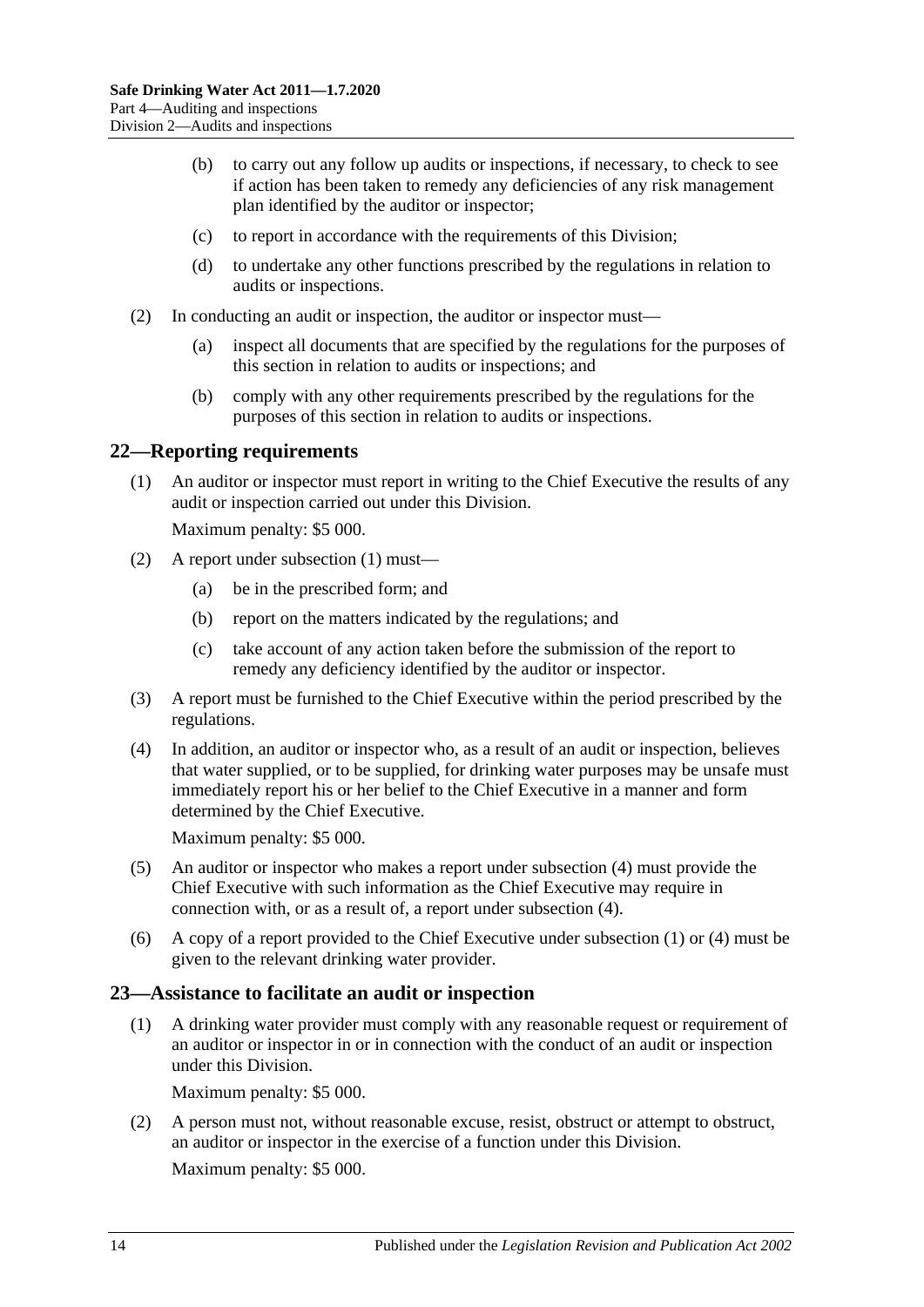(3) A person must not, in connection with the conduct of an audit or inspection, provide any information or produce any document that the person knows is false or misleading in a material particular.

Maximum penalty: \$25 000.

## <span id="page-14-0"></span>**Part 5—Quality of water and provision of reports**

### <span id="page-14-1"></span>**Division 1—Quality of water**

#### <span id="page-14-2"></span>**24—Drinking water must be safe**

(1) A drinking water provider must not supply drinking water to the public that the drinking water provider knows to be unsafe.

Maximum penalty:

- (a) if the offender is a body corporate—\$500 000;
- (b) if the offender is a natural person—\$100 000 or imprisonment for 4 years.
- (2) A drinking water provider must not supply drinking water to the public that the drinking water provider ought reasonably to know is unsafe.

Maximum penalty:

- (a) if the offender is a body corporate—\$375 000;
- (b) if the offender is a natural person—\$75 000.
- (3) A drinking water provider must not supply drinking water to the public that is unsafe. Maximum penalty:
	- (a) if the offender is a body corporate—\$250 000;
	- (b) if the offender is a natural person—\$50 000.

Expiation fee: \$1 000.

#### <span id="page-14-5"></span><span id="page-14-3"></span>**25—Testing requirements**

- (1) A drinking water provider must ensure that drinking water supplied by the drinking water provider is collected and tested in accordance with—
	- (a) the requirements specified in any regulations made for the purposes of this section; or
	- (b) the requirements set out in a notice served on the drinking water provider by the Chief Executive.

<span id="page-14-4"></span>Maximum penalty: \$25 000.

Expiation fee: \$750.

- (2) The Chief Executive may issue a notice under [subsection](#page-14-4)  $(1)(b)$  if—
	- (a) the Chief Executive has reasonable grounds to believe that there is a risk to the public; or
	- (b) the Chief Executive considers that testing is required under this section on some other reasonable basis.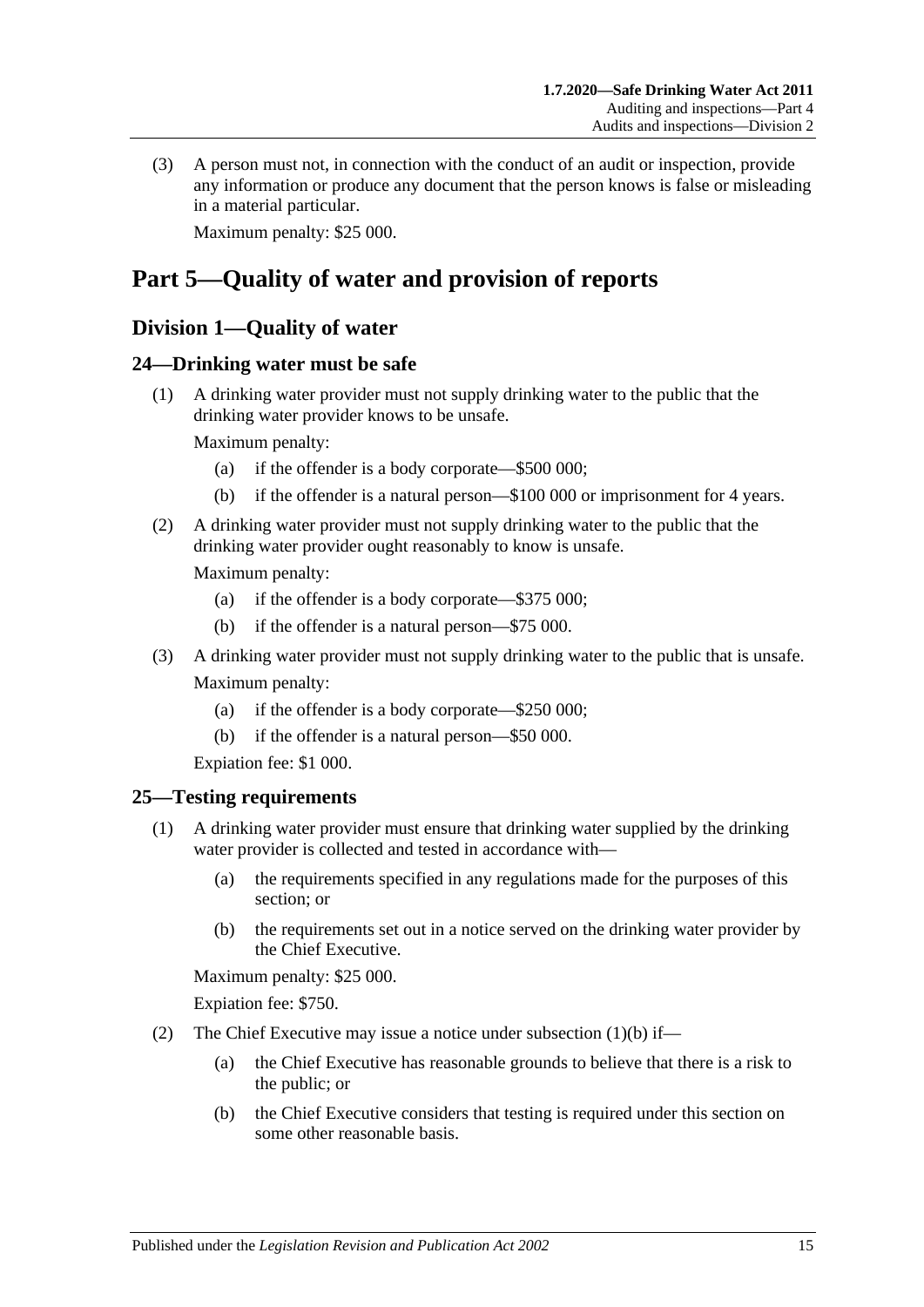- (3) Any testing required for the purposes of [subsection](#page-14-5) (1)—
	- (a) must, if the regulations or Chief Executive so require, be carried out at an approved laboratory; and
	- (b) must be carried out in accordance with the requirements specified in any regulations made for the purposes of this section, or in a notice furnished by the Chief Executive.
- (4) The results of any testing required under [subsection](#page-14-5) (1) must be furnished to the Chief Executive in a manner and form determined by the Chief Executive within the period specified by the regulations or, in a case where [subsection](#page-14-4)  $(1)(b)$  applies, by the Chief Executive.
- (5) Nothing in this section limits any requirements for testing under a risk management plan.

### <span id="page-15-0"></span>**Division 2—Provision of reports**

#### <span id="page-15-1"></span>**26—Officer to report known or suspected contamination**

- (1) This section applies if an officer of a drinking water provider believes or suspects, on reasonable grounds, that water supplied, or to be supplied, for drinking water purposes is unsafe.
- <span id="page-15-3"></span>(2) On forming that belief or suspicion, the officer must immediately report his or her belief or suspicion to the Chief Executive in a manner and form determined by the Chief Executive.

Maximum penalty: \$25 000.

Expiation fee: \$500.

- (3) An officer who makes a report under [subsection](#page-15-3) (2) must provide the Chief Executive with such information as the Chief Executive may require in connection with, or as a result of, a report under [subsection](#page-15-3) (2).
- <span id="page-15-4"></span>(4) In this section—

*officer*, in relation to a drinking water provider, means—

- (a) a person who is concerned, or takes part, in the management of the affairs of the drinking water provider; or
- (b) without limiting [paragraph](#page-15-4) (a), a person who holds an office as an executive within the staffing structures of the drinking water provider.

#### <span id="page-15-2"></span>**27—Water quality monitoring information to be made publicly available**

(1) A drinking water provider must make available for inspection by the public the results of any monitoring program that the drinking water provider conducts on drinking water for the purposes of the drinking water provider's risk management plan.

Maximum penalty: \$10 000.

Expiation fee: \$210.

(2) The results must be made available within the period prescribed by the regulations.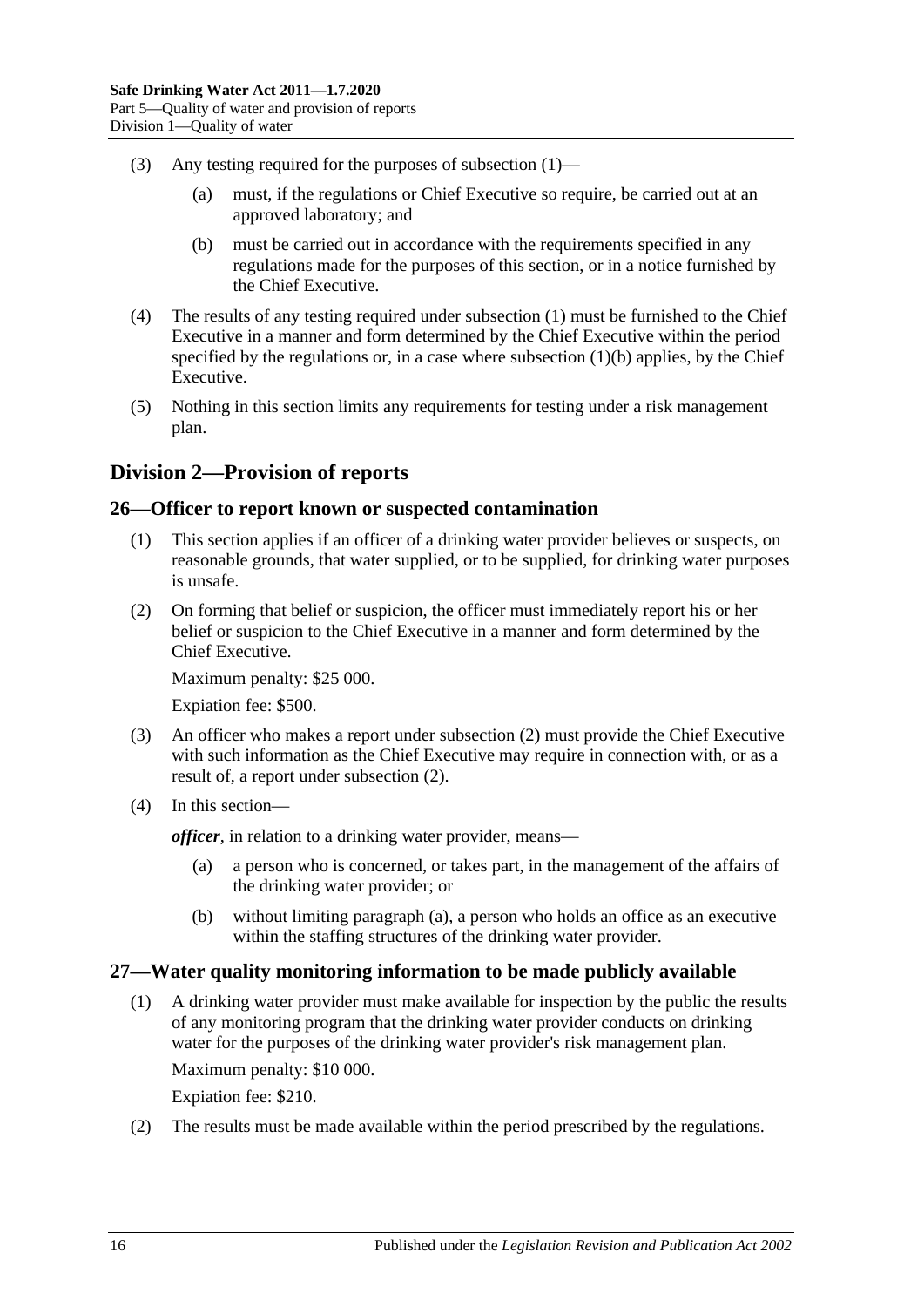(3) A drinking water provider must not publish any information in purported compliance with this section that the drinking water provider knows is false or misleading in a material detail without including with the information details of the defect in the information.

Maximum penalty: \$10 000.

## <span id="page-16-0"></span>**Part 6—Approval of laboratories**

#### <span id="page-16-1"></span>**28—Approval of laboratories**

- (1) The Chief Executive may approve laboratories for the purposes of this Act.
- (2) A person providing or intending to provide services for the purposes of this Act at a laboratory may make application, in a manner and form determined by the Chief Executive, for an approval under this Part.
- (3) An applicant for approval must furnish the Chief Executive with such information as the Chief Executive may require.
- (4) The Chief Executive may, after considering an application for approval—
	- (a) grant the application, with or without conditions; or
	- (b) refuse the application.
- (5) If the Chief Executive grants an application for approval, the Chief Executive must issue the applicant with a written approval that sets out any conditions to which the approval is subject.
- (6) If the Chief Executive refuses an application for approval, the Chief Executive must give notice of the refusal in writing to the applicant setting out the reasons for the refusal.

#### <span id="page-16-5"></span><span id="page-16-2"></span>**29—Recognised laboratories**

- (1) A laboratory that falls within a class (if any) prescribed by the regulations for the purposes of this section will be taken to be an approved laboratory under this Part without the need for any application.
- (2) An approval under [subsection](#page-16-5) (1) will be subject to any conditions prescribed by the regulations.

#### <span id="page-16-3"></span>**30—Term of approval**

Except during any period of suspension, an approval granted under this Part remains in force for the period specified in the approval unless sooner cancelled.

#### <span id="page-16-4"></span>**31—Conditions**

- (1) The Chief Executive may, if the Chief Executive considers it appropriate to do so, by notice in writing to an approved laboratory, vary a condition of the approval.
- (2) A person who holds an approval may, on application to the Chief Executive in a manner and form determined by the Chief Executive, request a variation of a condition to which the approval is subject and the Chief Executive may, as the Chief Executive thinks fit—
	- (a) grant the variation; or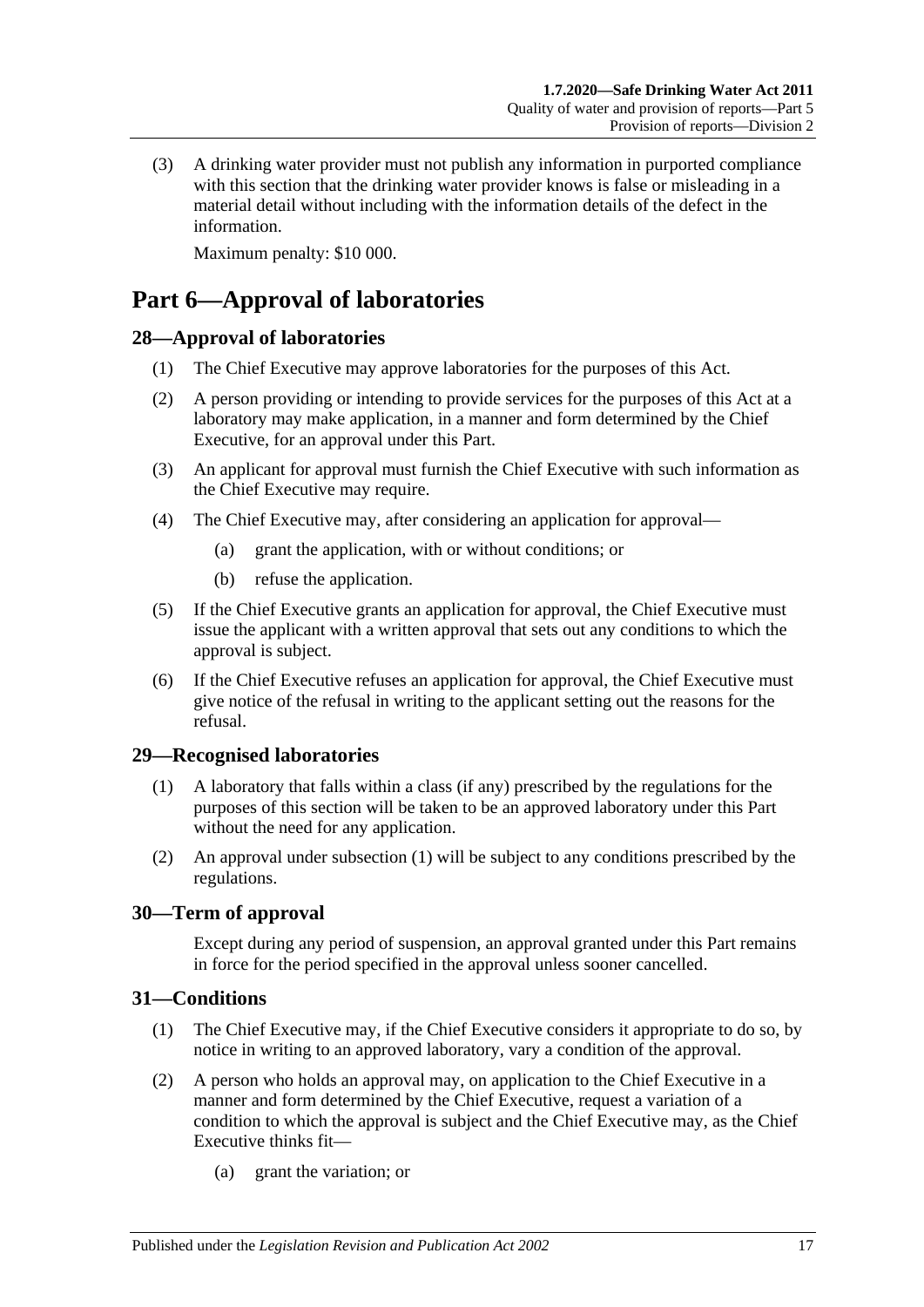- (b) refuse to grant the variation.
- (3) The condition of an approval may be varied by the addition, substitution or deletion of 1 or more conditions.
- (4) An approved laboratory must not contravene or fail to comply with a condition of approval.

Maximum penalty: \$10 000.

Expiation fee: \$210.

- (5) If an approved laboratory contravenes or fails to comply with a condition of approval, the Chief Executive may notify the person in charge of the laboratory that the Chief Executive considers that the approval should be suspended.
- <span id="page-17-4"></span>(6) The person in charge of the laboratory may, within 14 days after receiving the notice, lodge with the Chief Executive a written objection (setting out the grounds of objection).
- (7) On the receipt of an objection under [subsection](#page-17-4) (6), the Chief Executive must give the person in charge of the laboratory a reasonable opportunity to make submissions to the Chief Executive in relation to the matter and must then decide whether or not, in the circumstances of the case, it is appropriate to proceed with the suspension.
- (8) If the person in charge of the laboratory does not make an objection under [subsection](#page-17-4) (6) or, on an objection, the Chief Executive decides to proceed despite the objection, the Chief Executive may, by written notice served on the person in charge of the laboratory, suspend the approval.
- (9) A suspension of approval may be of indefinite duration or for a period specified in the notice.
- (10) A suspension takes effect when notice of the suspension is served on the person in charge of the laboratory or at such later date (if any) specified in the notice.
- (11) The person in charge of a laboratory whose approval has been suspended may make application to the Chief Executive for the cancellation of the suspension.
- (12) This section extends to a laboratory under [section](#page-16-2) 29.

#### <span id="page-17-0"></span>**32—List of approved laboratories to be maintained**

- (1) The Chief Executive is to prepare and maintain a list of approved laboratories.
- (2) The list is to be made publicly available and is to be revised from time to time as required.

## <span id="page-17-2"></span><span id="page-17-1"></span>**Part 7—Administration and enforcement**

#### **Division 1—Interpretation**

#### <span id="page-17-3"></span>**33—Interpretation**

In this Part—

*enforcement agency* means—

(a) the Minister; or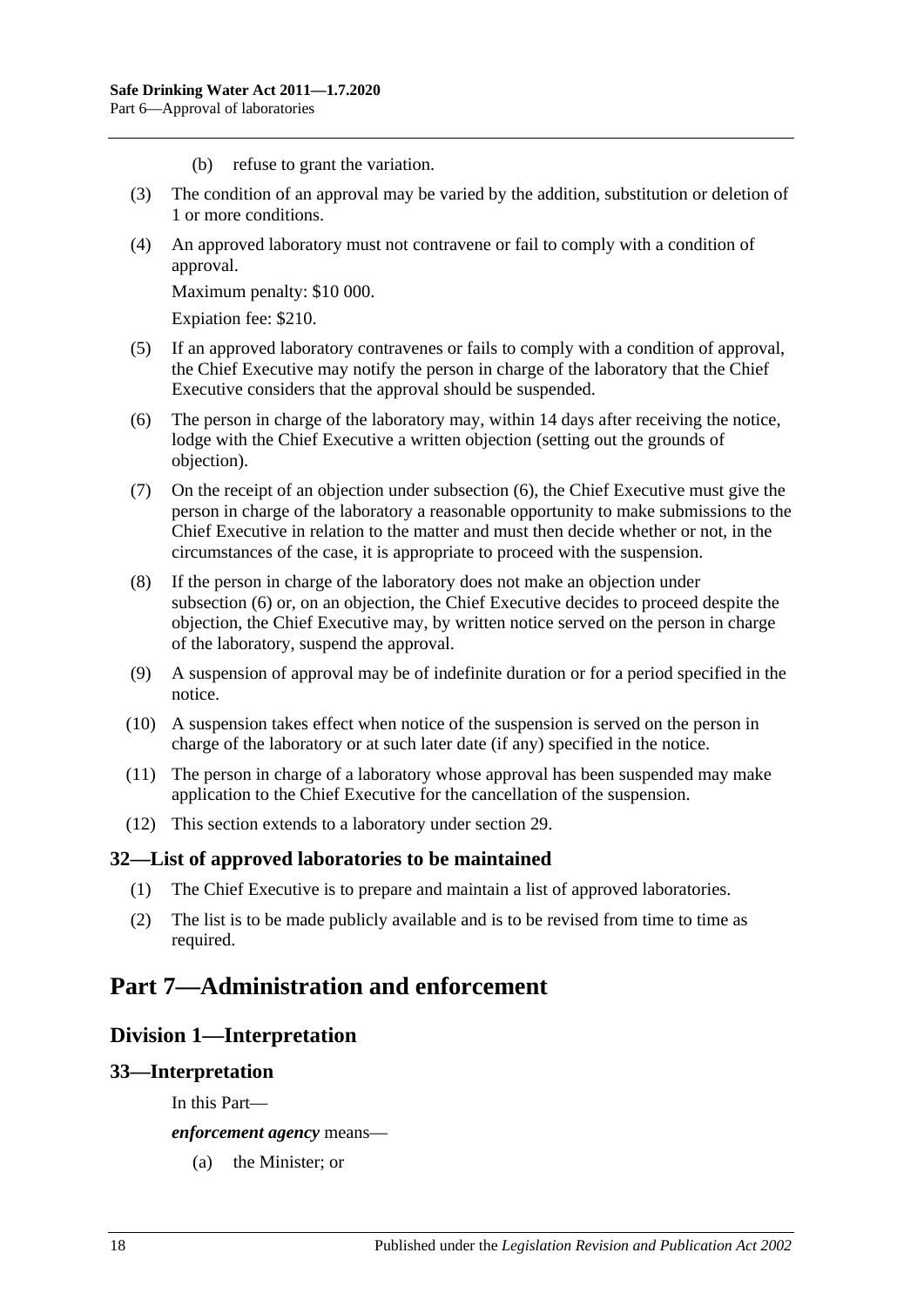- (b) a council under the *[Local Government Act](http://www.legislation.sa.gov.au/index.aspx?action=legref&type=act&legtitle=Local%20Government%20Act%201999) 1999*; or
- (c) a body established by a council or councils under the *[Local Government](http://www.legislation.sa.gov.au/index.aspx?action=legref&type=act&legtitle=Local%20Government%20Act%201999)  Act [1999](http://www.legislation.sa.gov.au/index.aspx?action=legref&type=act&legtitle=Local%20Government%20Act%201999)* and brought within the ambit of this definition by the regulations.

#### <span id="page-18-0"></span>**Division 2—Authorised officers**

#### <span id="page-18-1"></span>**34—Appointment of authorised officers**

- (1) An enforcement agency may appoint a person to be an authorised officer for the purposes of this Act, but only if the enforcement agency considers the person has appropriate qualifications or experience to exercise the functions of an authorised officer.
- (2) Each enforcement agency is to prepare and maintain a list of authorised officers appointed by it.

#### <span id="page-18-2"></span>**35—Certificates of authority**

- (1) An enforcement agency is to provide each authorised officer appointed by it with a certificate of authority as an authorised officer.
- (2) The powers of an authorised officer may be limited by the authorised officer's certificate of authority.
- (3) An authorised officer must, at the request of a person in relation to whom the officer intends to exercise any powers under this Act, produce for the inspection of the person his or her certificate of authority.
- (4) An authorised officer appointed under this Act must, on ceasing to be an authorised officer for any reason, surrender his or her certificate of authority to the enforcement agency that made the appointment.

Maximum penalty: \$5 000.

#### <span id="page-18-3"></span>**36—Powers of authorised officers**

- (1) An authorised officer may, for any purpose connected with the administration or operation of this Act or with the performance, exercise or discharge of a function, power or duty under this Act—
	- (a) at any reasonable time, enter or inspect any premises or vehicle; and
	- (b) during the course of the inspection of any premises or vehicle—
		- (i) ask questions of any person found in the premises or vehicle; and
		- (ii) inspect any article or substance found in the premises or vehicle; and
		- (iii) take and remove samples of any substance or other thing found in the premises or vehicle; and
		- (iv) require any person to produce any plans, specifications, books, papers or documents; and
		- (v) examine, copy and take extracts from any plans, specifications, books, papers or documents; and
		- (vi) take photographs, films or video recordings; and
		- (vii) take measurements, make notes and carry out tests; and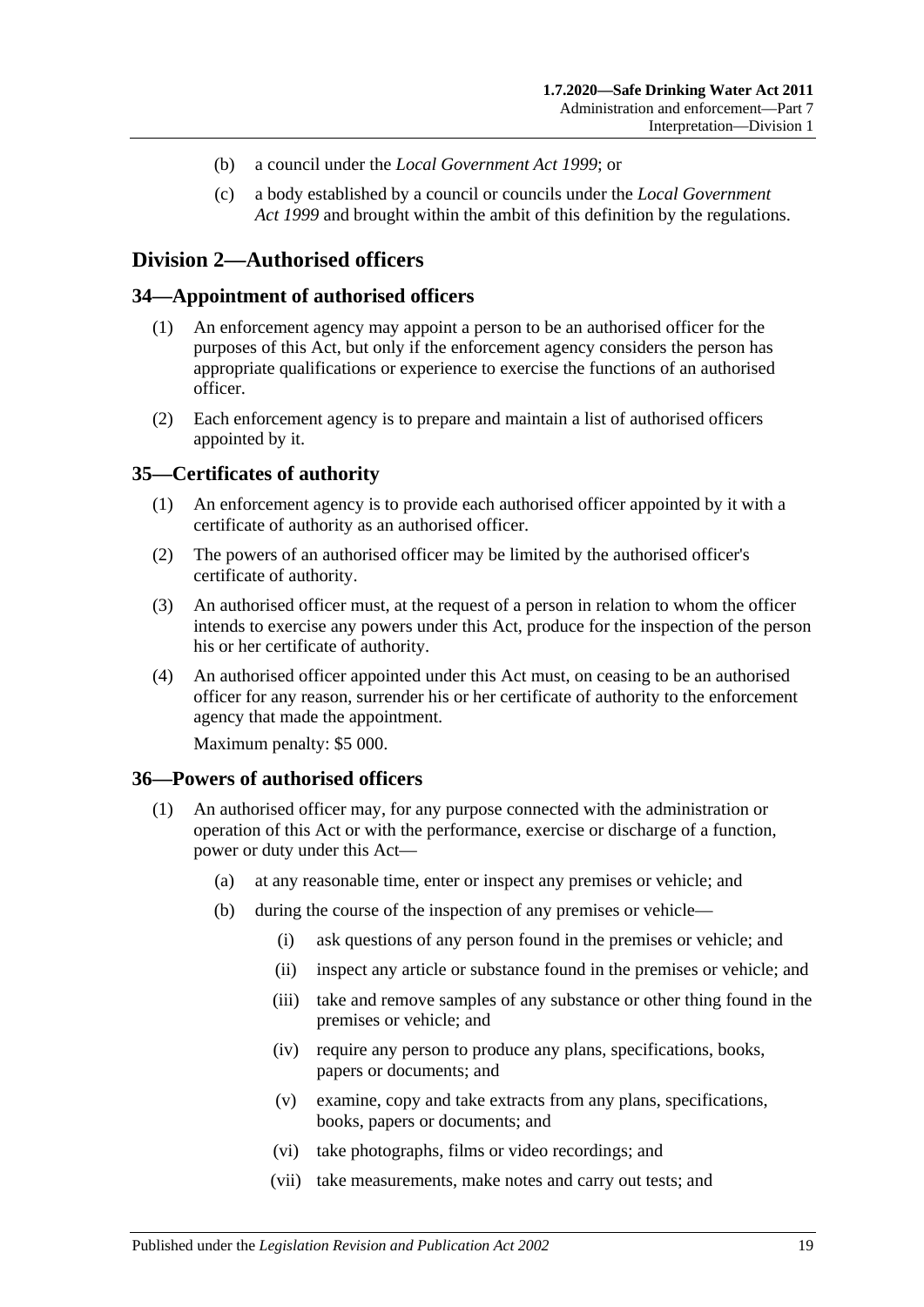- (viii) seize and retain, or issue a seizure order in respect of, anything that may constitute evidence of the commission of an offence against this Act; and
- (c) require any person to answer any question that may be relevant to the administration or enforcement of this Act.
- (2) In the exercise of powers under this Act, an authorised officer may be accompanied by such assistants as may be necessary or desirable in the circumstances.
- <span id="page-19-0"></span>(3) An authorised officer may use force to enter any premises or vehicle—
	- (a) on the authority of a warrant issued by a magistrate; or
	- (b) if the officer believes, on reasonable grounds, that the circumstances require immediate action to be taken.
- (4) A magistrate must not issue a warrant under [subsection](#page-19-0) (3) unless satisfied—
	- (a) that there are reasonable grounds to suspect that an offence against this Act has been, is being, or is about to be, committed; or
	- (b) that the warrant is reasonably required in the circumstances.
- (5) If an authorised officer is inspecting premises or a vehicle under this section, the person in charge of the premises or vehicle must provide such assistance as the authorised officer reasonably requires to facilitate the inspection.
- (6) A person who—
	- (a) hinders or obstructs an authorised officer, or a person assisting an authorised officer, in the exercise of a power under this section; or
	- (b) having been asked a question under this section, does not answer the question to the best of his or her knowledge, information and belief; or
	- (c) being the person in charge of premises or a vehicle subject to an inspection and having been required to provide reasonable assistance to facilitate the inspection, refuses or fails to provide such assistance,

is guilty of an offence.

Maximum penalty: \$25 000.

- (7) It is not an excuse for a person to refuse or fail to furnish information under this section on the ground that to do so might tend to incriminate the person or make the person liable to a penalty.
- (8) However, if compliance with a requirement to furnish information might tend to incriminate a person or make a person liable to a penalty, then—
	- (a) in the case of a person who is required to produce, or provide a copy of, a document or information—the fact of production, or provision of, the document or the information (as distinct from the contents of the documents or the information); or
	- (b) in any other case—any answer given in compliance with the requirement,

is not admissible in evidence against the person for an offence or for the imposition of a penalty (other than proceedings in respect of the provision of information that is false or misleading).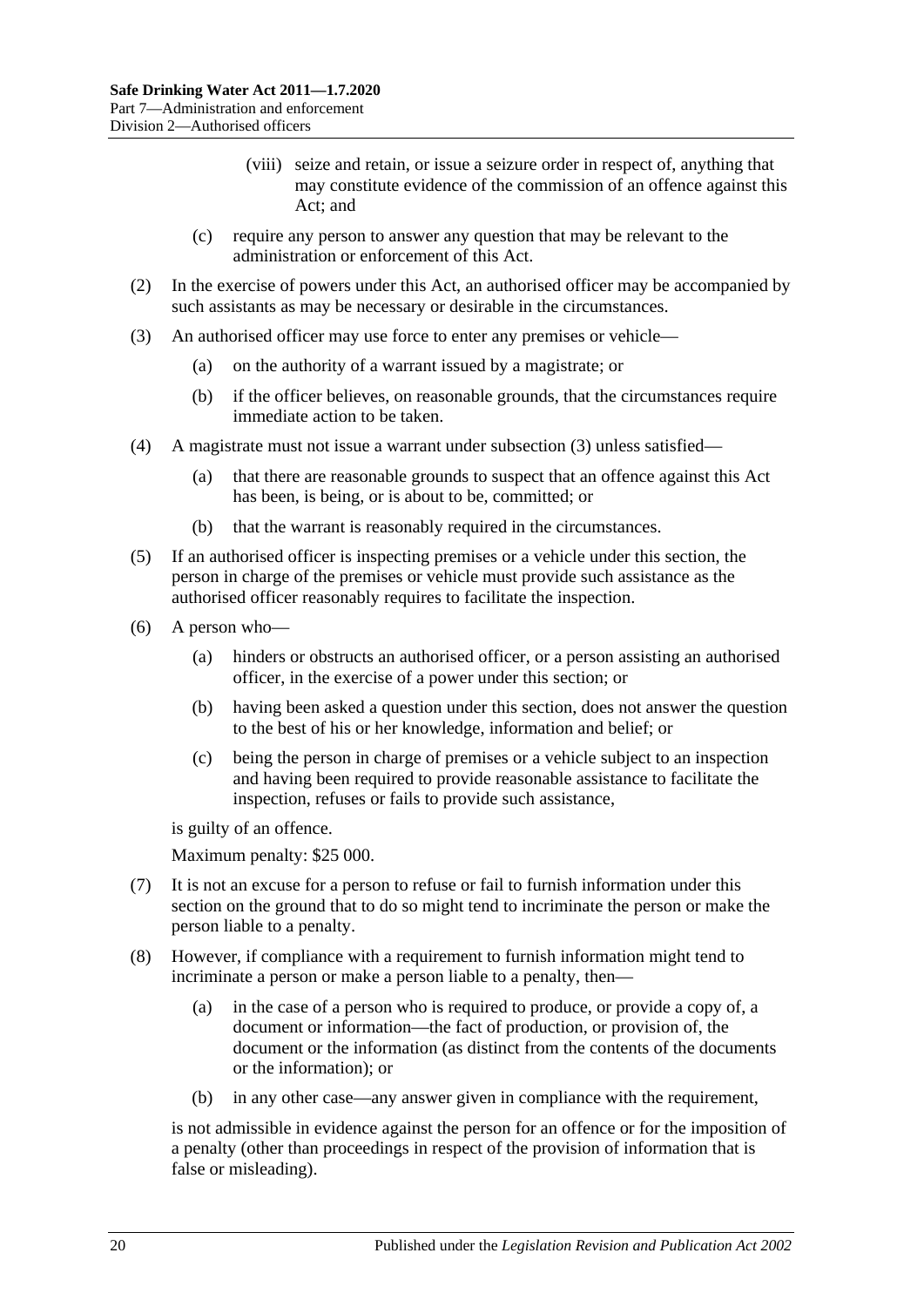#### <span id="page-20-0"></span>**37—Seizure orders**

- (1) A seizure order issued by an authorised officer under this Division—
	- (a) must be in the form of a written notice served on the owner or person in control of the thing to which the order relates; and
	- (b) may be varied or revoked by further such written notice.
- (2) If a seizure order is issued under this Division, a person who removes or interferes with the thing to which the order relates without the approval of an enforcement agency before an order is made under [subsection](#page-20-1) (3)(b) in respect of the thing or the seizure order is discharged under [subsection](#page-20-2) (3)(c) is guilty of an offence.

Maximum penalty: \$25 000.

- <span id="page-20-6"></span><span id="page-20-5"></span><span id="page-20-4"></span><span id="page-20-1"></span>(3) If a thing has been seized or made subject to a seizure order under this Division, the following provisions apply:
	- (a) the thing must, if it has been seized, be held pending proceedings for an offence against this Act related to the thing seized, unless an enforcement agency—
		- (i) on application, authorises its release to the person from whom it was seized or any person who had a right to possession of it at the time of its seizure subject to such conditions as the enforcement agency thinks fit, including conditions as to the giving of security for satisfaction of an order under [paragraph](#page-20-3)  $(b)(i)(B)$ ; or
		- (ii) orders that it be forfeited to the enforcement agency;
	- (b) if proceedings for an offence against this Act related to the thing are instituted within the prescribed time of its seizure or the issuing of the seizure order and the person charged is found guilty of the offence, the court must consider the question of forfeiture and may—
		- (i) if the thing seized has not been forfeited by order of an enforcement agency under [paragraph](#page-20-4) (a)(ii)—
			- (A) order that it be forfeited to an enforcement agency; or
			- $(B)$  if it has been released pursuant to [paragraph](#page-20-5)  $(a)(i)$ , order that it be forfeited to an enforcement agency or order that the person to whom it was released pay an amount equal to its market value at the time of its seizure, as the court thinks fit; or
			- (C) make no order for forfeiture; or
		- (ii) if the thing seized has been forfeited by order of an enforcement agency under [paragraph](#page-20-4) (a)(ii)—
			- (A) confirm the order for forfeiture; or
			- (B) quash the order for forfeiture,

<span id="page-20-7"></span><span id="page-20-3"></span>as the court considers appropriate in the circumstances;

- <span id="page-20-2"></span> $(c)$  if
	- (i) the thing has not been released pursuant to [paragraph](#page-20-5)  $(a)(i)$ ; and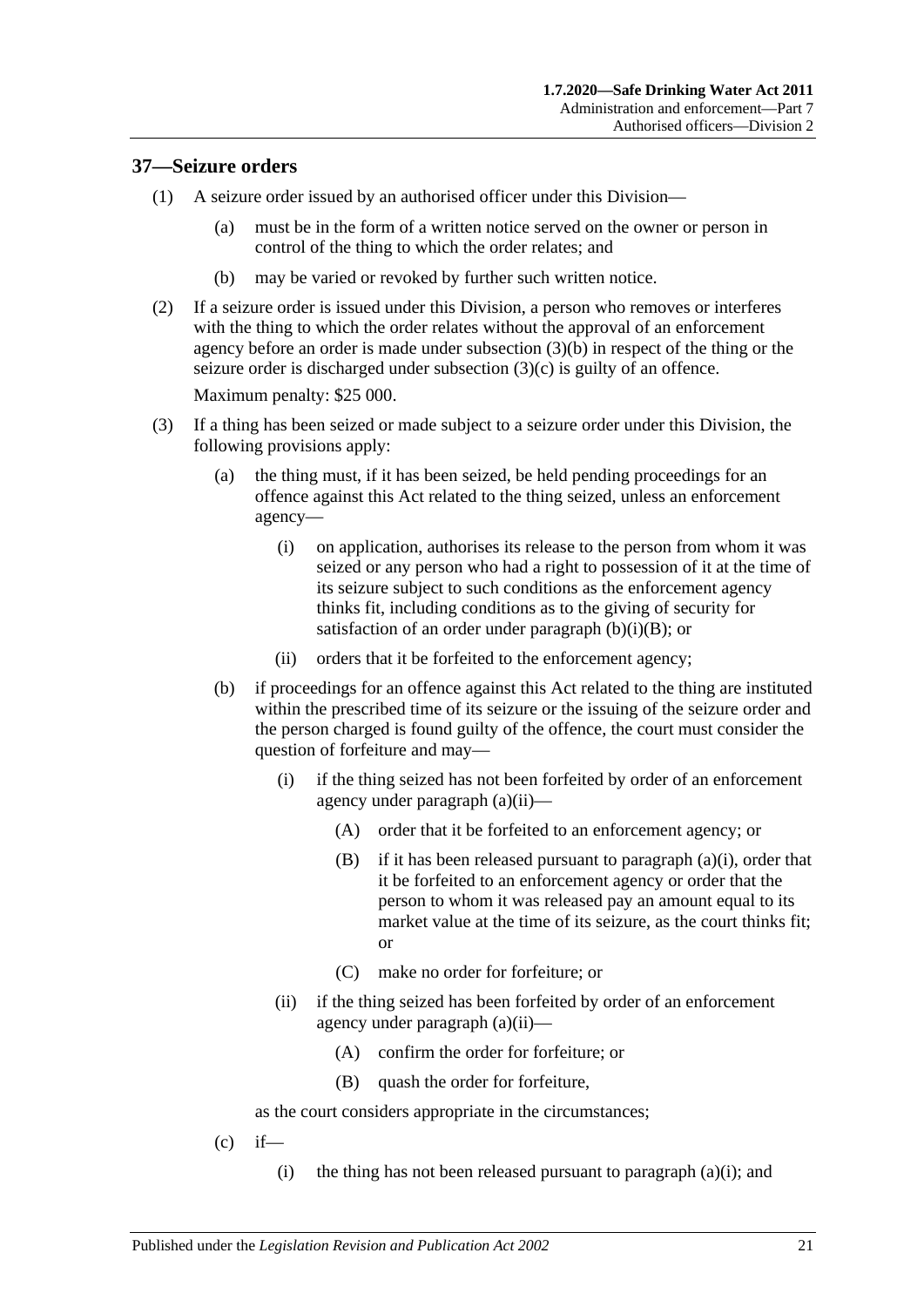- (ii) proceedings for an offence against this Act related to the thing—
	- (A) are not instituted within the prescribed time after its seizure or the issuing of the seizure order; or
	- (B) are so instituted and the person charged is not found guilty of the offence; or
	- (C) are so instituted and the person charged is found guilty of the offence but either no order for forfeiture is made under [paragraph](#page-20-6)  $(b)(i)$  or an order is made under [paragraph](#page-20-7)  $(b)(ii)$ quashing the order for forfeiture,

the person from whom the thing was seized or any person who had a right to possession of it at the time of its seizure is entitled to recover, by action in any court of competent jurisdiction—

- (iii) if the thing seized has not been forfeited by order under [paragraph](#page-20-4) (a)(ii)—the thing itself, or, if it has deteriorated or been destroyed, compensation of an amount equal to its market value at the time of its seizure; or
- (iv) if the thing seized has been forfeited by order under [paragraph](#page-20-4) (a)(ii)—compensation of an amount equal to its market value at the time of its seizure or, if it has been sold, the amount realised by its sale,

and any seizure order is discharged;

- (d) if the thing seized is forfeited under this section, it may be disposed of by sale, destruction or otherwise as an enforcement agency directs.
- (4) In this section—

*prescribed time* means the period of 6 months, or such longer period as a magistrate may allow.

#### <span id="page-21-0"></span>**Division 3—Notices and emergencies**

#### <span id="page-21-1"></span>**38—Notices**

- (1) An enforcement agency may issue a notice under this section for the purpose of—
	- (a) securing compliance with a requirement imposed by or under this Act; or
	- (b) averting, eliminating or minimising a risk, or a perceived risk, to the public in relation to drinking water.
- (2) A notice under this section—
	- (a) subject to [subsection](#page-22-0) (3), must be in the form of a written notice served on the person to whom it is issued; and
	- (b) must specify the person to whom it is issued (whether by name or by a description sufficient to identify the person); and
	- (c) must state the purpose for which the notice is issued and give notice of the requirement or the risk to which it relates; and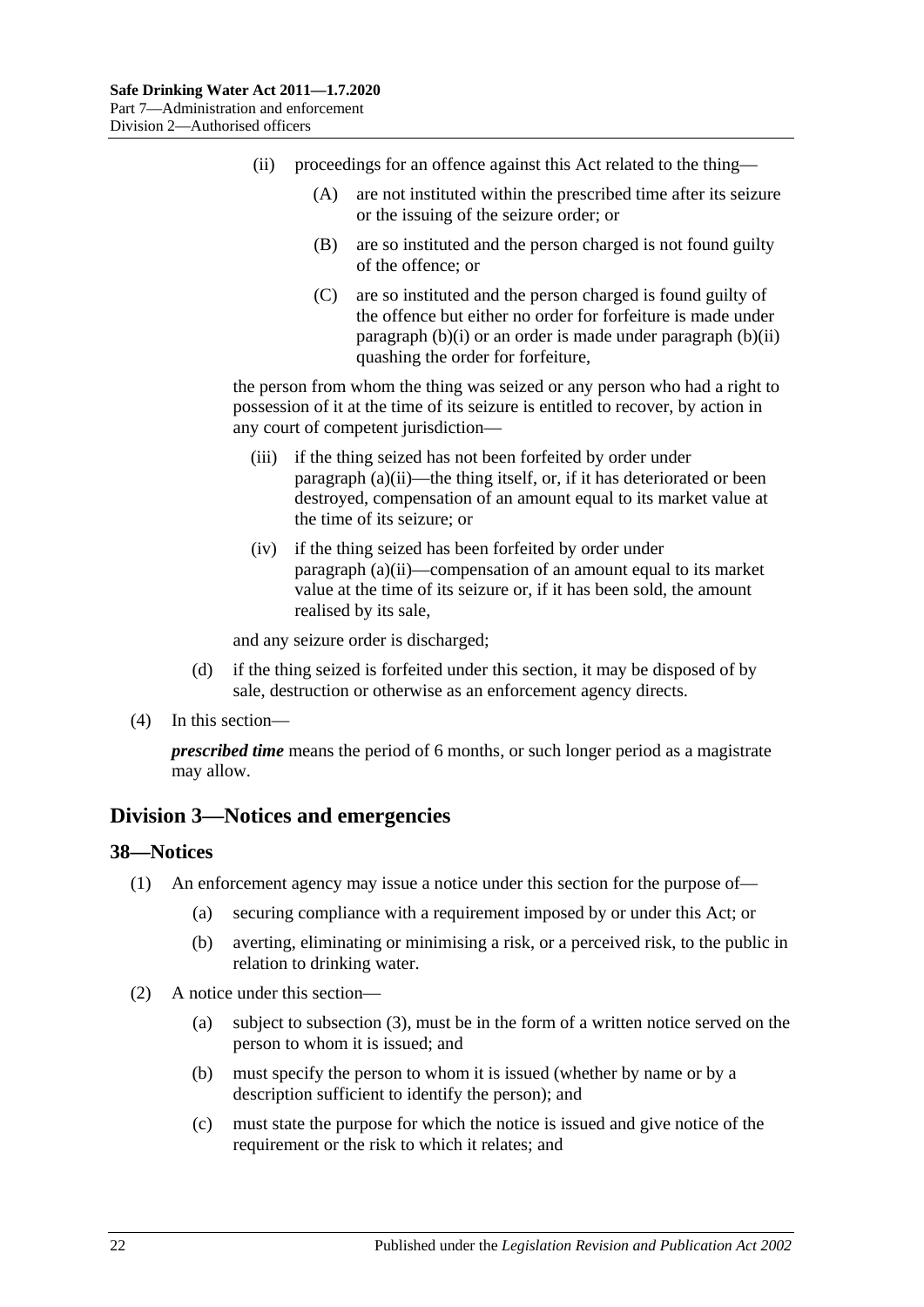- <span id="page-22-1"></span>(d) may impose any requirement reasonably required for the purpose for which the notice is issued including 1 or more of the following:
	- (i) a requirement that the person discontinue, or not commence, a specified activity indefinitely or for a specified period or until further notice from an enforcement agency;
	- (ii) a requirement that the person not carry on a specified activity except subject to specified conditions;
	- (iii) a requirement that the person take specified action in a specified way, and within a specified period or at specified times or in specified circumstances;
	- (iv) a requirement that the person take action to prevent, eliminate, minimise or control any specified risk to the public, or to control any specified activity;
	- (v) a requirement that the person comply with any specified standard, guideline or code prepared or published by a body or authority referred to in the notice;
	- (vi) a requirement that the person undertake specified tests or monitoring;
	- (vii) a requirement that the person furnish to a body or authority referred to in the notice specified results or reports;
	- (viii) a requirement that the person prepare, in accordance with specified requirements and to the satisfaction of the enforcement agency, a plan of action to secure compliance with a relevant requirement or to prevent, eliminate, minimise or control any specified risk to the public; and
- (e) must state that the person may, within 14 days, seek a review of the notice by the Tribunal under section 34 of the *[South Australian Civil and](http://www.legislation.sa.gov.au/index.aspx?action=legref&type=act&legtitle=South%20Australian%20Civil%20and%20Administrative%20Tribunal%20Act%202013)  [Administrative Tribunal Act](http://www.legislation.sa.gov.au/index.aspx?action=legref&type=act&legtitle=South%20Australian%20Civil%20and%20Administrative%20Tribunal%20Act%202013) 2013*.
- <span id="page-22-0"></span>(3) An authorised officer may, if of the opinion that urgent action is required, issue an emergency notice imposing a requirement of a kind referred to in [subsection](#page-22-1) (2)(d) as reasonably required in the circumstances.
- (4) An emergency notice may be issued orally but, in that event, the person to whom the notice is issued must be advised forthwith of the person's right to seek a review of the notice by the Tribunal under section 34 of the *[South Australian Civil and](http://www.legislation.sa.gov.au/index.aspx?action=legref&type=act&legtitle=South%20Australian%20Civil%20and%20Administrative%20Tribunal%20Act%202013)  [Administrative Tribunal Act](http://www.legislation.sa.gov.au/index.aspx?action=legref&type=act&legtitle=South%20Australian%20Civil%20and%20Administrative%20Tribunal%20Act%202013) 2013*.
- (5) If an emergency notice is issued by an authorised officer, the notice will cease to have effect on the expiration of 72 hours from the time of issuing unless confirmed by a notice issued by an enforcement agency and served on the relevant person.
- (6) An enforcement agency may, by written notice served on a person to whom a notice under this section has been issued by the enforcement agency, vary or revoke the notice.
- (7) A person to whom a notice is issued under this section must not, without reasonable excuse, fail to comply with the notice. Maximum penalty: \$25 000.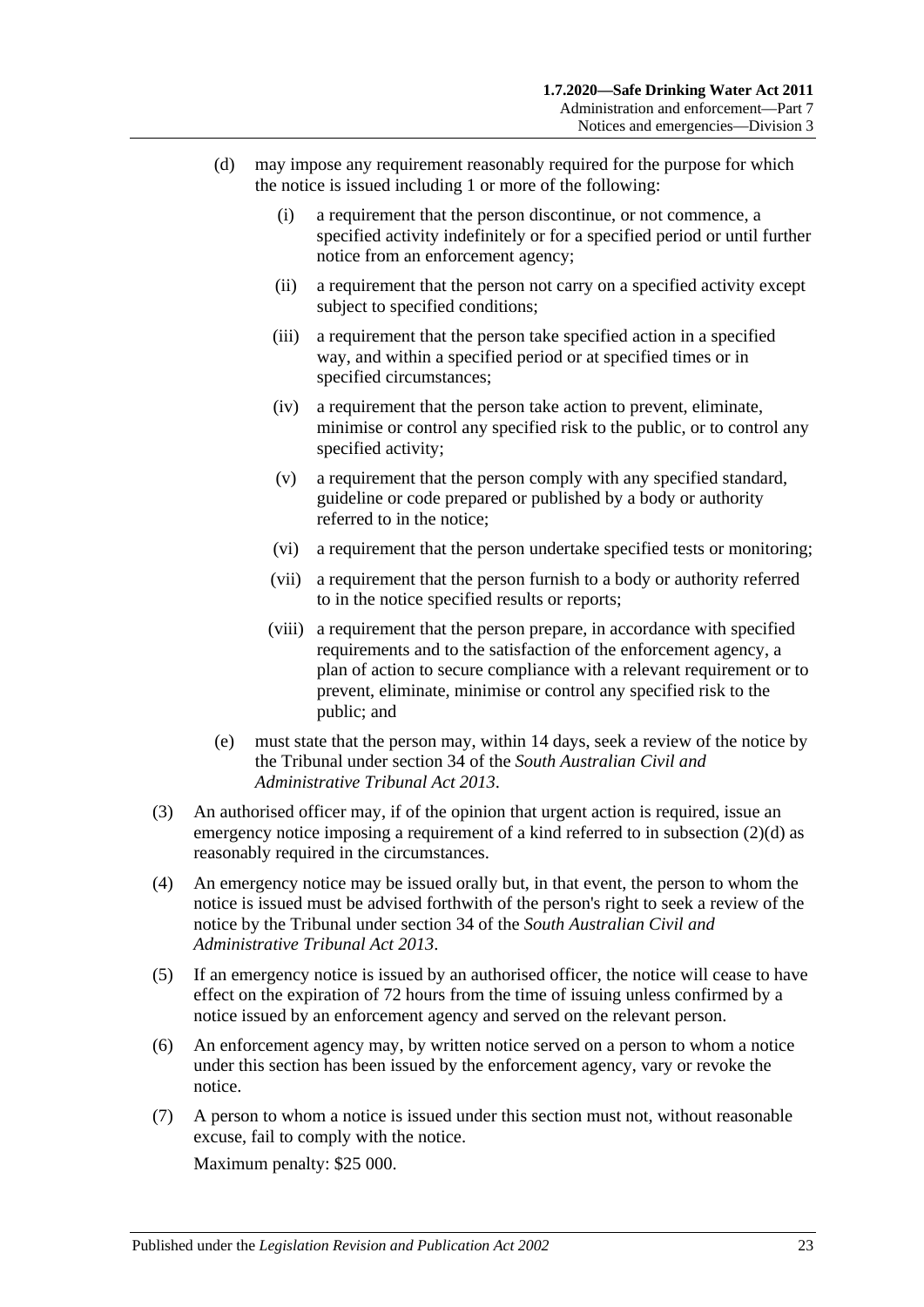(8) A person must not hinder or obstruct a person complying with a notice under this section.

Maximum penalty: \$25 000.

#### <span id="page-23-2"></span><span id="page-23-0"></span>**39—Action or non-compliance with a notice**

- (1) If the requirements of a notice under this Division are not complied with, an enforcement agency may take any action required by the notice.
- (2) Action to be taken by an enforcement agency under [subsection](#page-23-2) (1) may be taken on the enforcement agency's behalf by an authorised officer, or another person authorised by the enforcement agency for the purpose.
- (3) A person taking action under this section may enter any relevant land at any reasonable time.
- (4) The reasonable costs and expenses incurred by an enforcement agency in taking action under this section may be recovered by the enforcement agency from the person who failed to comply with the requirements of the notice as a debt in a court of competent jurisdiction.
- (5) If an amount is recoverable from a person by an enforcement agency under this section, the enforcement agency may, by notice in writing to the person, fix a period, being not less than 28 days from the date of the notice, within which the amount must be paid by the person, and, if the amount is not paid by the person within that period, the person is liable to pay interest charged at the prescribed rate per annum on the amount unpaid.

#### <span id="page-23-1"></span>**40—Action in emergency situations**

- (1) If an authorised officer believes, on reasonable grounds—
	- (a) that a situation is creating, or likely to create, a risk to the public in relation to drinking water; and
	- (b) that immediate action is required,

the authorised officer may, after giving such notice (if any) as may be reasonable in the circumstances, take action or cause action to be taken as necessary to avert, control or eliminate the risk.

- <span id="page-23-3"></span>(2) In the exercise of powers under this section, an authorised officer has, in addition to any other powers of an authorised officer under this Act, power to—
	- (a) enter and take possession of any premises or vehicle (taking such action as is reasonably necessary for the purpose); and
	- (b) seize, retain, move or destroy or otherwise dispose of any substance or thing.
- (3) The action taken under [subsection](#page-23-3) (2) may include the use of force to enter any premises or vehicle without a warrant if the authorised officer believes, on reasonable grounds, that the circumstances require such a step to be taken.
- (4) Action may be taken under this section whether or not a notice has been given to a person in relation to the risk under a preceding section.
- (5) The reasonable costs and expenses incurred by an authorised officer in taking action under this section may be recovered by an enforcement agency as a debt in a court of competent jurisdiction.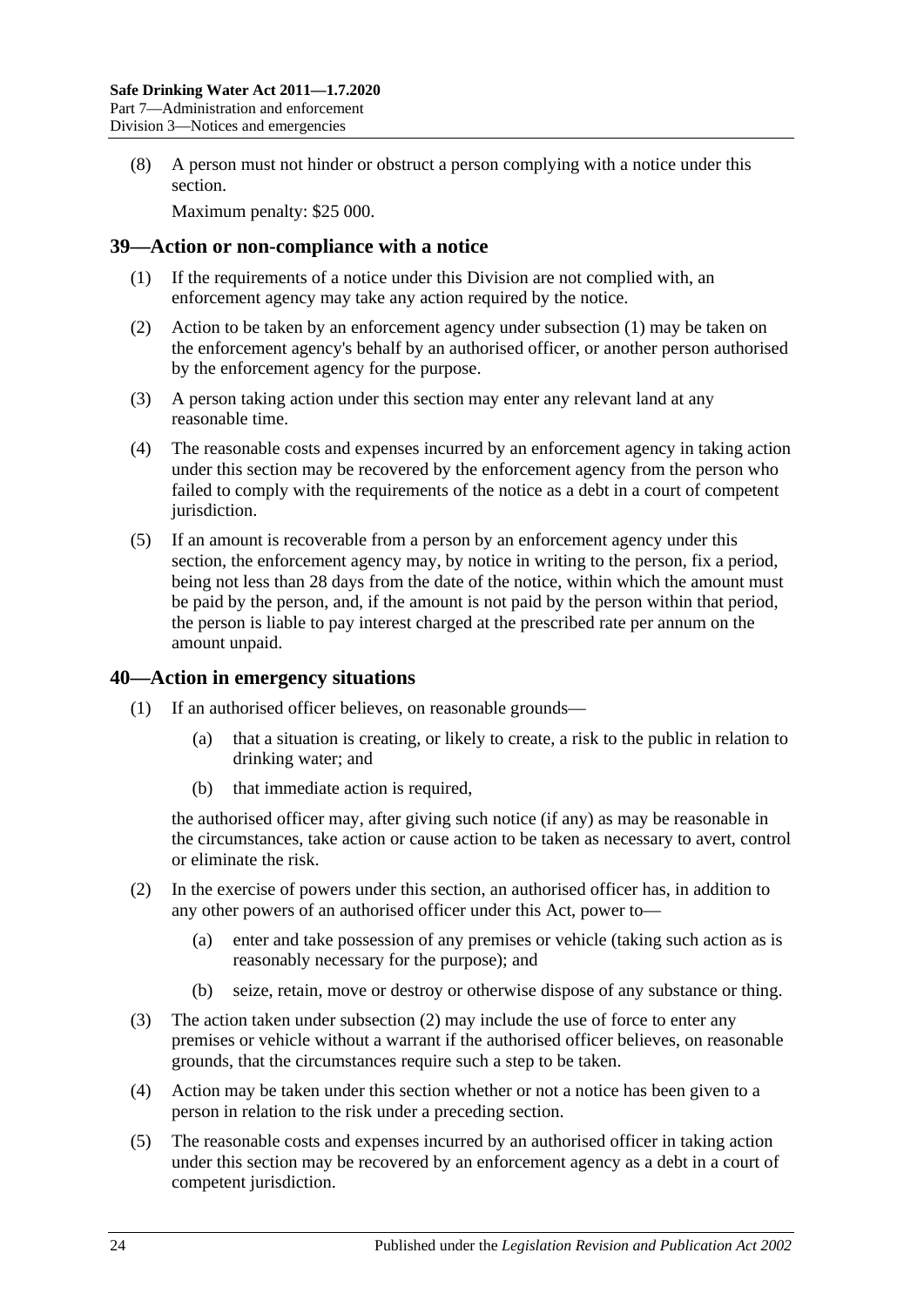#### <span id="page-24-4"></span><span id="page-24-0"></span>**41—Specific power to require information**

- (1) Without limiting any other provision of this Act, an enforcement agency may, by notice in writing under this section, require a person to furnish such information relating to the quality or supply of drinking water, or any other matter associated with the administration or operation of this Act, as the enforcement agency thinks fit.
- (2) A person who fails to comply with a requirement under [subsection](#page-24-4) (1) is guilty of an offence.

Maximum penalty: \$25 000.

Expiation fee: \$750.

- (3) It is not an excuse for a person to refuse or fail to furnish information under this section on the ground that to do so might tend to incriminate the person or make the person liable to a penalty.
- (4) However, if compliance with a requirement to furnish information might tend to incriminate a person or make a person liable to a penalty, then—
	- (a) in the case of a person who is required to produce, or provide a copy of, a document or information—the fact of production, or provision of, the document or the information (as distinct from the contents of the documents or the information); or
	- (b) in any other case—any answer given in compliance with the requirement,

is not admissible in evidence against the person for an offence or for the imposition of a penalty (other than proceedings in respect of the provision of information that is false or misleading).

#### <span id="page-24-1"></span>**42—Reviews**

- (1) A person who has been issued with a notice under this Division may seek a review of the notice by the Tribunal under section 34 of the *[South Australian Civil and](http://www.legislation.sa.gov.au/index.aspx?action=legref&type=act&legtitle=South%20Australian%20Civil%20and%20Administrative%20Tribunal%20Act%202013)  [Administrative Tribunal Act](http://www.legislation.sa.gov.au/index.aspx?action=legref&type=act&legtitle=South%20Australian%20Civil%20and%20Administrative%20Tribunal%20Act%202013) 2013*.
- (2) An application for review may be made to the Tribunal within 14 days after the notice is served on the person (or such longer period as the Tribunal may allow).
- (3) An enforcement agency is entitled to be a party to proceedings under this section.
- (4) Subsection (3) applies in addition to section 53 of the *[South Australian Civil and](http://www.legislation.sa.gov.au/index.aspx?action=legref&type=act&legtitle=South%20Australian%20Civil%20and%20Administrative%20Tribunal%20Act%202013)  [Administrative Tribunal Act](http://www.legislation.sa.gov.au/index.aspx?action=legref&type=act&legtitle=South%20Australian%20Civil%20and%20Administrative%20Tribunal%20Act%202013) 2013*.

## <span id="page-24-2"></span>**Part 8—Miscellaneous**

#### <span id="page-24-3"></span>**43—Delegations**

- (1) A relevant authority may delegate a power or function vested or conferred under this Act—
	- (a) to a particular person or body; or
	- (b) to the person for the time being occupying a particular office or position.
- (2) A power or function delegated under this section may, if the instrument of delegation so provides, be further delegated.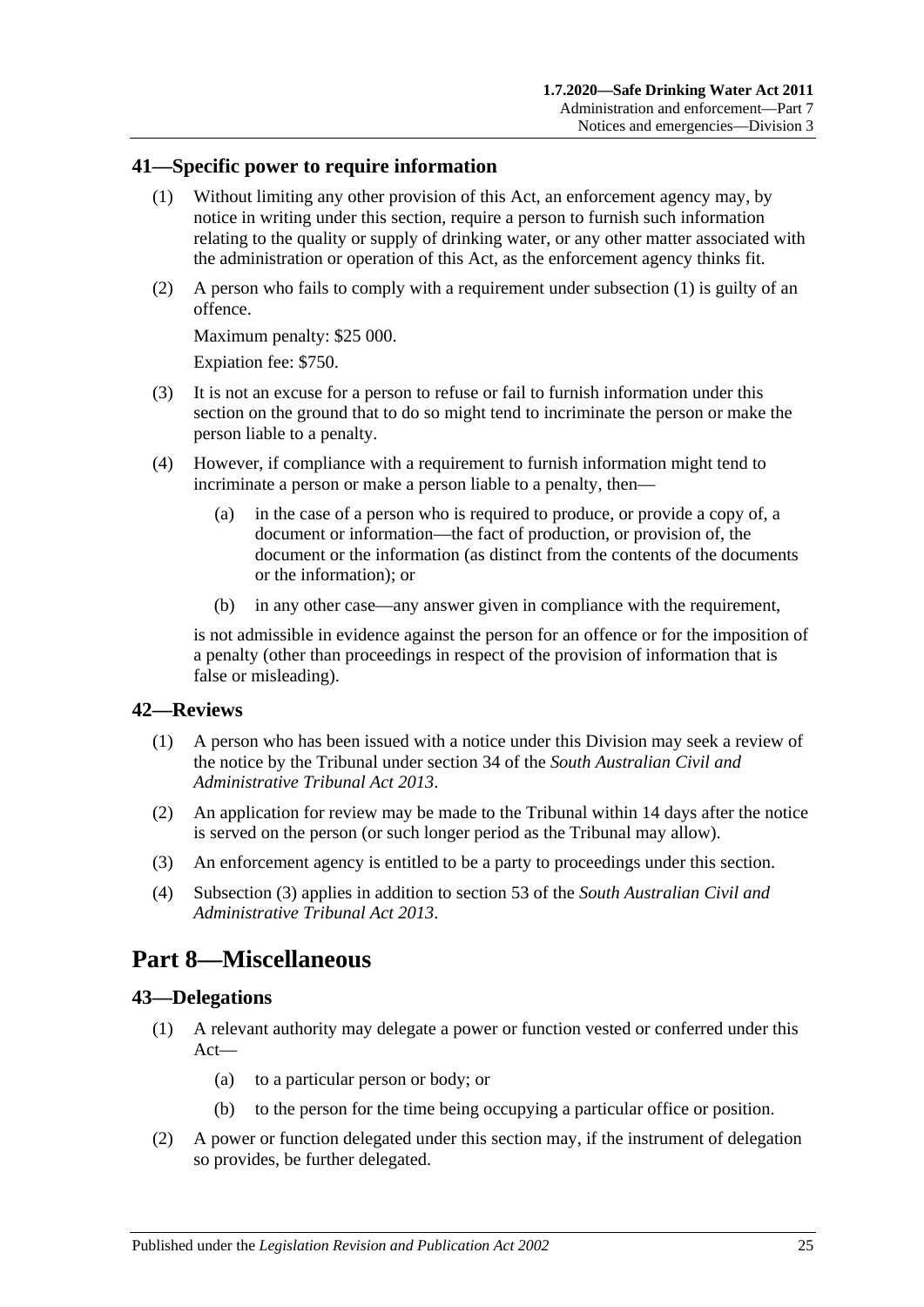- (3) A delegation—
	- (a) may be absolute or conditional; and
	- (b) does not derogate from the power of the delegator to act in a matter; and
	- (c) is revocable at will by the delegator.
- (4) In any legal proceedings an apparently genuine certificate, purportedly given by the relevant authority, containing particulars of a delegation under this section, will, in the absence of proof to the contrary, be accepted as proof that the delegation was made in accordance with the particulars.
- (5) In this section—

*relevant authority* means—

- (a) the Minister; or
- (b) the Chief Executive; or
- (c) an enforcement agency.

#### <span id="page-25-2"></span><span id="page-25-0"></span>**44—Service of notices or other documents**

- (1) Subject to this section, if this Act requires or authorises a notice or other document to be served on, or given to, a person, the notice or document may—
	- (a) be served on, or given to, the person or an agent of the person; or
	- (b) be left for the person at his or her place of residence or business with someone apparently over the age of 16 years; or
	- (c) be sent by post to the person or an agent of the person at his or her last known address; or
	- (d) be sent to the person by fax; or
	- (e) be served or given in some other manner prescribed by the regulations.
- (2) Without limiting [subsection](#page-25-2) (1), a notice, order or document to be served on or given to a company or registered body within the meaning of the *Corporations Act 2001* of the Commonwealth may be served or given in accordance with that Act.

#### <span id="page-25-1"></span>**45—Disclosure of certain confidential information**

- (1) A person who has, in connection with the administration or execution of this Act, obtained information relating to manufacturing secrets or commercial secrets or working processes must not disclose that information unless the disclosure is made—
	- (a) with the consent of the person from whom the information was obtained; or
	- (b) in connection with the administration or operation of this Act; or
	- (c) for the purposes of any legal proceedings arising out of this Act or of any report of any such proceedings; or
	- (d) in accordance with a requirement imposed by or under this Act or any other law; or
	- (e) to a person administering or enforcing a law of another jurisdiction that corresponds to this Act or any other law prescribed by the regulations; or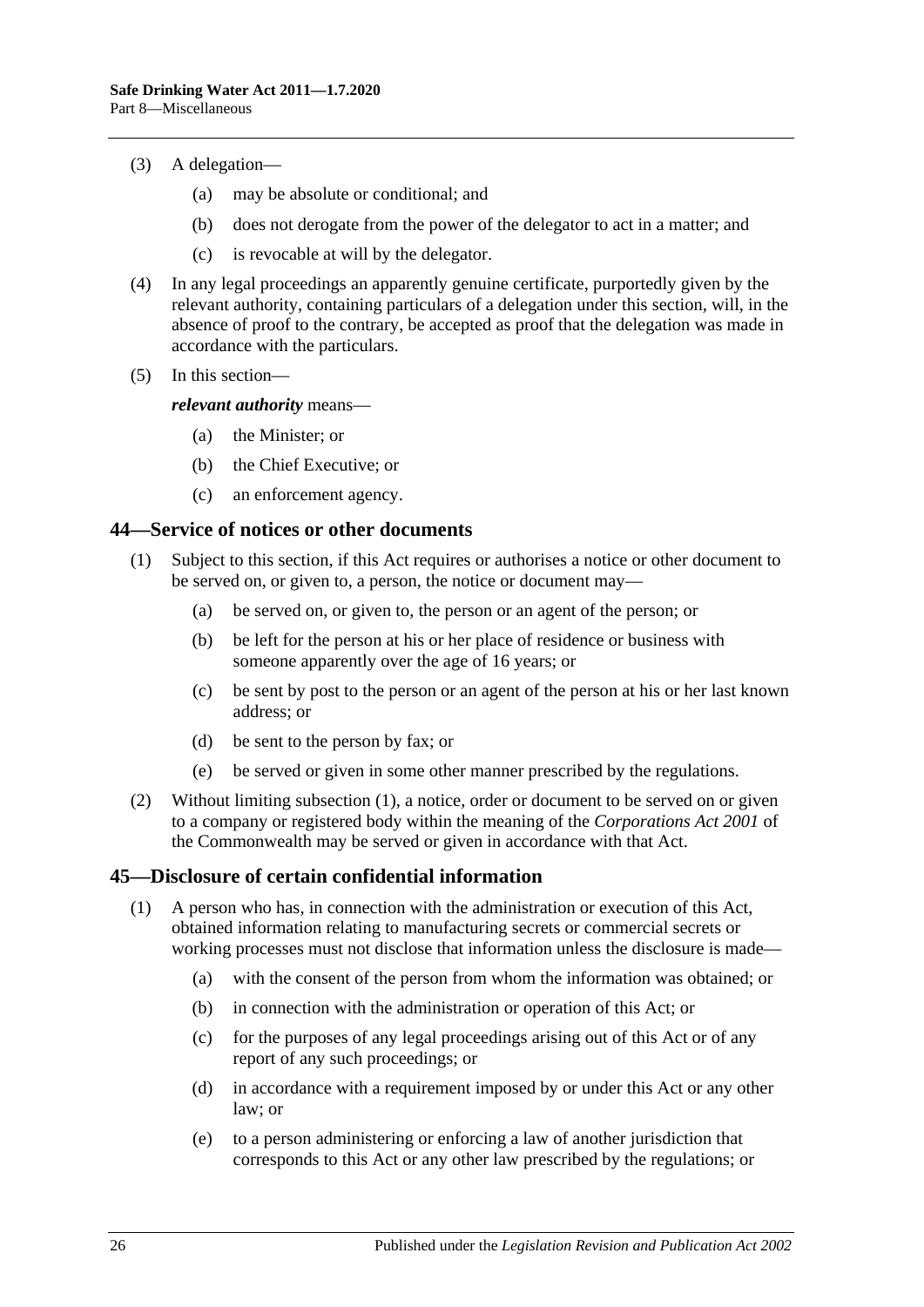- (f) to a person administering or enforcing the *[Food Act](http://www.legislation.sa.gov.au/index.aspx?action=legref&type=act&legtitle=Food%20Act%202001) 2001* or an Act of another jurisdiction that corresponds to that Act; or
- (g) to a law enforcement authority; or
- (h) with other lawful excuse.

Maximum penalty: \$50 000.

(2) A person is not guilty of an offence under this section if the information was publicly available at the time the disclosure concerned was made.

#### <span id="page-26-0"></span>**46—Protection from liability**

No liability attaches to the Crown, the Minister, the Chief Executive, an enforcement agency, an authorised officer or any other authority or person engaged in the administration of this Act for an honest act or omission in the exercise or discharge, or purported exercise or discharge, of a power, function or duty under this Act.

#### <span id="page-26-1"></span>**47—False information**

A person must not, in connection with a requirement or direction under this Act, provide any information or produce any document that the person knows is false or misleading in a material particular (whether by reason of the inclusion or omission of any particular).

Maximum penalty: \$25 000.

#### <span id="page-26-2"></span>**48—Offences by bodies corporate**

- (1) If a body corporate contravenes, whether by act or omission, any provision of this Act or the regulations, each person who is a member of the governing body of the body corporate or who is concerned in the management of the body corporate is taken to have contravened the same provision if the person knowingly authorised or permitted the contravention.
- (2) A person may be proceeded against and convicted under a provision pursuant to this section whether or not the body corporate has been proceeded against or been convicted under that provision.
- (3) Nothing in this section affects any liability imposed on a body corporate for an offence committed by the body corporate under this Act or the regulations.

#### <span id="page-26-3"></span>**49—Offences**

- <span id="page-26-4"></span>(1) Proceedings for an offence against this Act may only be commenced by—
	- (a) the Minister; or
	- (b) the Director of Public Prosecutions; or
	- (c) an authorised officer; or
	- (d) a member of the staff of the Department; or
	- (e) the chief executive officer of a council; or
	- (f) a police officer; or
	- (g) a person acting on the written authority of the Minister.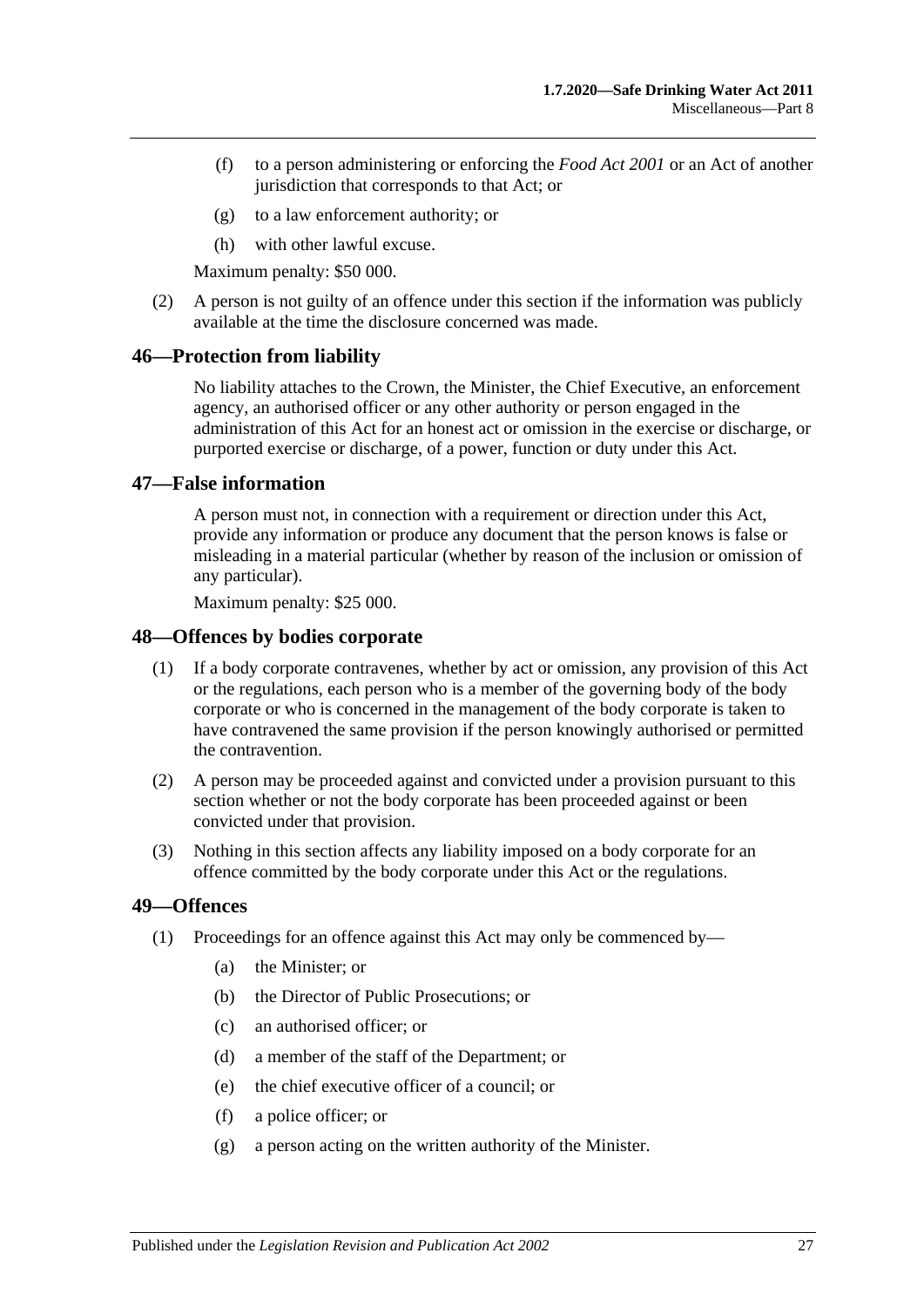(2) An apparently genuine document purporting to be under the hand of the Minister and to authorise the commencement of proceedings under this Act must be accepted in legal proceedings, in the absence of proof to the contrary, as proof of an authorisation under [subsection](#page-26-4)  $(1)(g)$ .

#### <span id="page-27-5"></span><span id="page-27-0"></span>**50—Agreement and consultation with local government sector**

- (1) The Minister must take reasonable steps to consult with the LGA from time to time in relation to the administration and enforcement of this Act.
- <span id="page-27-4"></span>(2) If the Minister and the LGA enter into an agreement with respect to the exercise of functions under this Act by councils, then the Minister must prepare a report on the matter and cause copies of the report to be laid before both Houses of Parliament.
- (3) A report under [subsection](#page-27-4) (2) must be accompanied by a copy of any relevant written agreement between the Minister and the LGA.
- <span id="page-27-6"></span>(4) The Minister must consult with the LGA before a regulation that confers any function on councils is made under this Act.
- (5) The annual report of the Minister under this Act must include a specific report on
	- (a) the outcome of any consultation undertaken under [subsection](#page-27-5)  $(1)$  or  $(4)$ ; and
	- (b) the operation of any agreement referred to in [subsection](#page-27-4) (2).

#### <span id="page-27-7"></span><span id="page-27-1"></span>**51—Annual report by Minister**

- (1) The Minister must, on or before 30 September in each year, prepare a report on the operation of this Act for the financial year ending on the preceding 30 June.
- (2) The Minister must, within 6 sitting days after completing a report under [subsection](#page-27-7) (1), cause copies of the report to be laid before both Houses of Parliament.

#### <span id="page-27-8"></span><span id="page-27-2"></span>**52—Annual reports by enforcement agencies**

- (1) An enforcement agency (other than the Minister) must, on or before 30 September in each year, furnish to the Minister a report on the activities of the enforcement agency under this Act during the financial year ending on the preceding 30 June.
- (2) The Minister must, within 6 sitting days after receiving a report under [subsection](#page-27-8) (1), cause copies of the report to be laid before both Houses of Parliament.

#### <span id="page-27-9"></span><span id="page-27-3"></span>**53—Regulations**

- (1) The Governor may make such regulations as are contemplated by this Act or as are necessary or expedient for the purposes of this Act.
- (2) Without limiting the generality of [subsection](#page-27-9) (1), those regulations may—
	- (a) require the furnishing of reports, returns, documents or other forms of information relevant to the registration scheme under this Act to the Minister;
	- (b) require the furnishing of reports, returns, documents or other forms of information relevant to quality or supply of drinking water, or to any other process or other matter associated with the supply of drinking water, to the Chief Executive or other prescribed person or body;
	- (c) require the keeping of records, statistics and other forms of information—
		- (i) by any person or body that supplies drinking water; or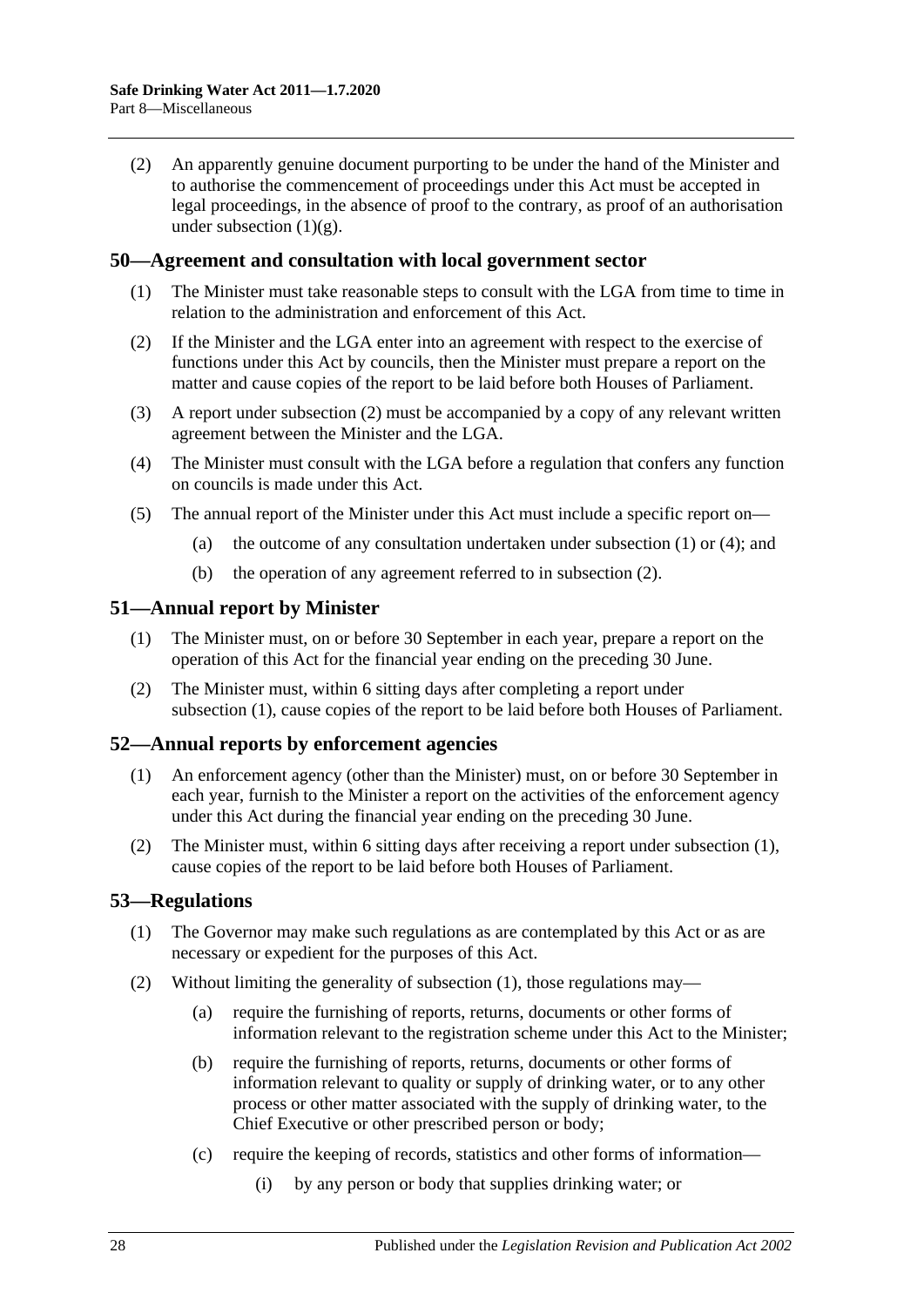(ii) by any person or body that performs a function under or pursuant to this Act,

(and the provision of reports based on that information);

- (d) require that prescribed classes of systems or processes associated with the supply of drinking water must be managed, maintained or undertaken by persons with prescribed qualifications or experience, or who satisfy other competency requirements;
- (e) prescribe standards and other requirements that must be observed or applied in relation to the quality or supply of drinking water;
- (f) make provision with respect to the monitoring of drinking water quality, or any component or characteristic of drinking water, including with respect to the method, collection and analysis of samples;
- (g) provide for the making of announcements or the provision of advice to the public in prescribed circumstances;
- (h) prescribe guidelines to assist in the administration of this Act;
- (i) make provision with respect to any auditing, inspections or testing under this Act;
- (j) prescribe fees and charges in connection with any matter arising under this Act, including fees or charges for or in connection with the exercise, performance or discharge of any power, function or duty of an enforcement agency or an authorised officer under this Act, which may be of varying amounts according to factors prescribed in the regulations or determined by the Minister from time to time and published in the Gazette;
- (k) provide for the payment and recovery of prescribed fees and charges;
- (l) prescribe penalties, not exceeding \$25 000, for a breach of any regulation;
- (m) fix expiation fees, not exceeding \$750, for an alleged breach of any regulation.
- (3) The regulations may adopt, wholly or partially and with or without modification—
	- (a) a standard, guideline or code relating to matters in respect of which regulations may be made under this Act; or
	- (b) an amendment to such a standard, guideline or code.
- (4) Any regulations adopting a standard, guideline or code, or an amendment to a standard, guideline or code, may contain such incidental, supplementary and transitional provisions as appear to the Governor to be necessary.
- (5) The regulations or a standard, guideline or code adopted by the regulations may—
	- (a) refer to or incorporate, wholly or partially and with or without modification, a standard or other document prepared or published by a prescribed body or person, either as in force at the time the regulations are made or as in force from time to time; and
	- (b) be of general or limited application; and
	- (c) make different provision according to the persons, things or circumstances to which they are expressed to apply; and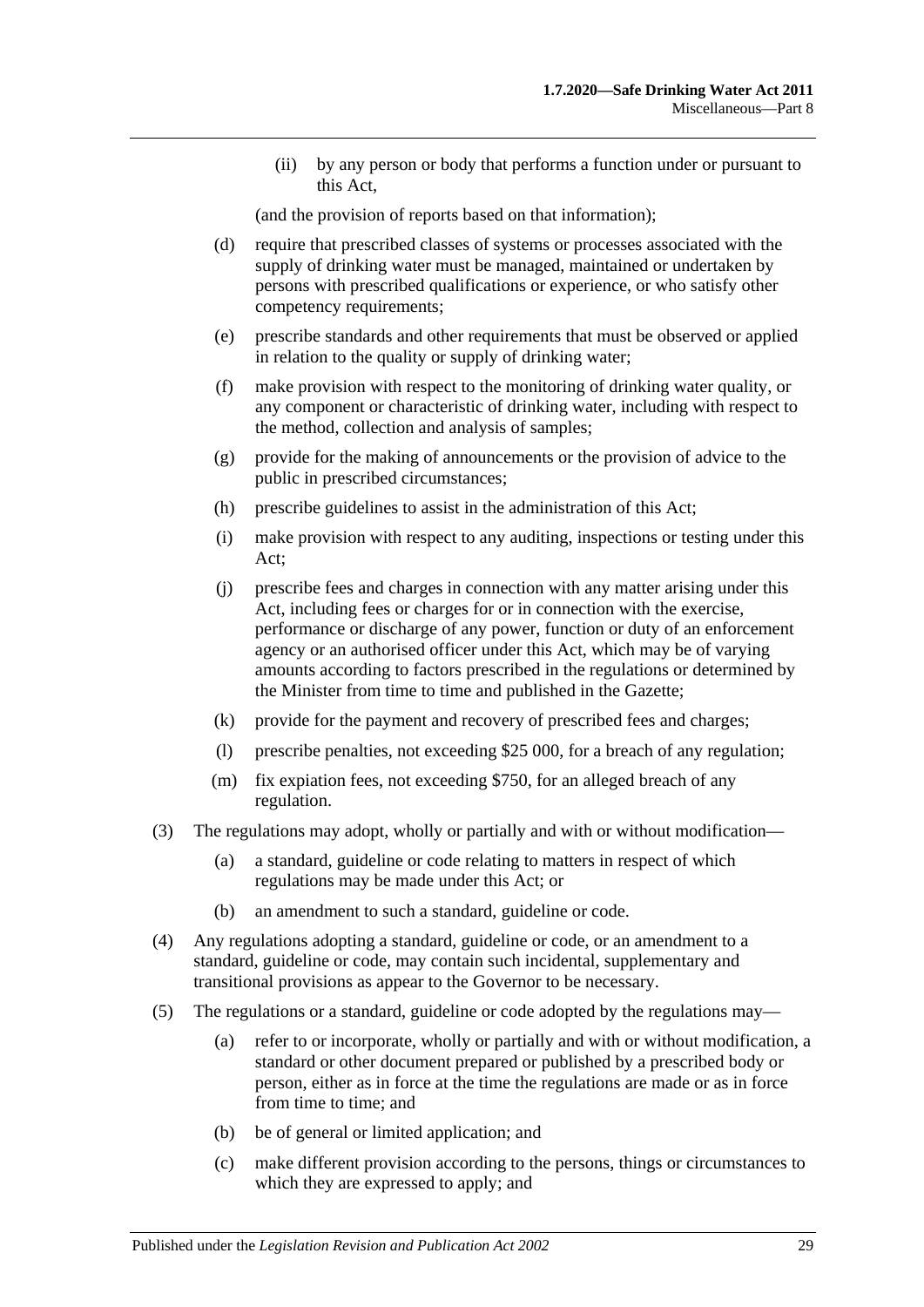- (d) provide that any matter or thing is to be determined, dispensed with, regulated or prohibited according to the discretion of the Minister, the Chief Executive or a council.
- $(6)$  If—
	- (a) a standard, guideline or code is adopted by the regulations; or
	- (b) the regulations, or a standard, guideline or code adopted by the regulations, refers to a standard or other document prepared or published by a prescribed body,

then—

- (c) a copy of the standard, guideline, code or other document must be kept available for inspection by members of the public, without charge and during normal office hours, at an office or offices specified in the regulations; and
- (d) in any legal proceedings, evidence of the contents of the standard, guideline, code or other document may be given by production of a document purporting to be certified by or on behalf of the Minister as a true copy of the standard, guideline, code or other document; and
- (e) the standard, guideline, code or other document has effect as if it were a regulation made under this Act.

## <span id="page-29-0"></span>**Schedule 1—Transitional provisions**

## **Part 3—Transitional provisions**

#### <span id="page-29-1"></span>**3—Transitional provisions—initial period of operation of Act**

(1) In this clause—

*transitional registration date* means the day falling on the expiration of the period of 3 months from the day on which this clause comes into operation;

*transitional RMP date* means the day falling on the expiration of the period of 12 months from the day on which this clause comes into operation.

- (2) A person who supplies drinking water as a drinking water provider on the commencement of this Act is not required—
	- (a) to be registered under [section](#page-5-1) 5 until the transitional registration date; or
	- (b) to comply with [section](#page-12-6) 20(5); or
	- (c) to have a risk management plan under [Part](#page-8-1) 3 until the transitional RMP date.
- (3) A person who supplies drinking water as a drinking water provider at any time after the commencement of this Act but before the transitional registration date is not required—
	- (a) to be registered under [section](#page-5-1) 5 until the transitional registration date; or
	- (b) to comply with [section](#page-12-6) 20(5); or
	- (c) to have a risk management plan under [Part](#page-8-1) 3 until the transitional RMP date.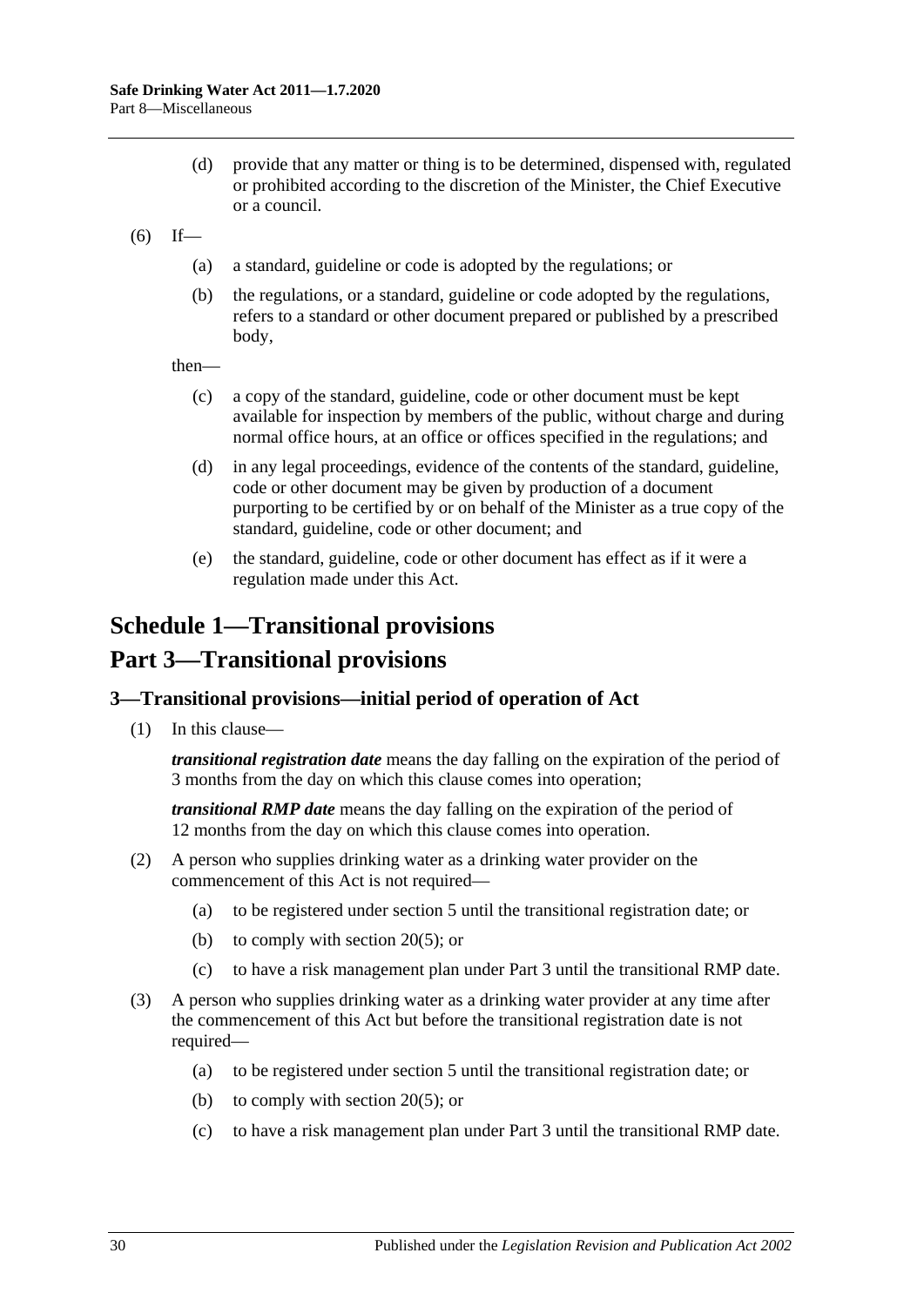(4) A person who comes within the ambit of [section](#page-5-4) 5(1) on or after the transitional registration date but before the transitional RMP date is not required to have a risk management plan under [Part](#page-8-1) 3 until the transitional RMP date.

#### <span id="page-30-1"></span><span id="page-30-0"></span>**4—Other provisions**

- (1) The Governor may, by regulation, make additional provisions of a saving or transitional nature consequent on the enactment of this Act.
- <span id="page-30-2"></span>(2) A provision of a regulation made under [subclause](#page-30-1) (1) may, if the regulation so provides, take effect from the commencement of this Act or from a later day.
- (3) To the extent to which a provision takes effect under [subclause](#page-30-2) (2) from a day earlier than the day of the regulation's publication in the Gazette, the provision does not operate to the disadvantage of a person by—
	- (a) decreasing the person's rights; or
	- (b) imposing liabilities on the person.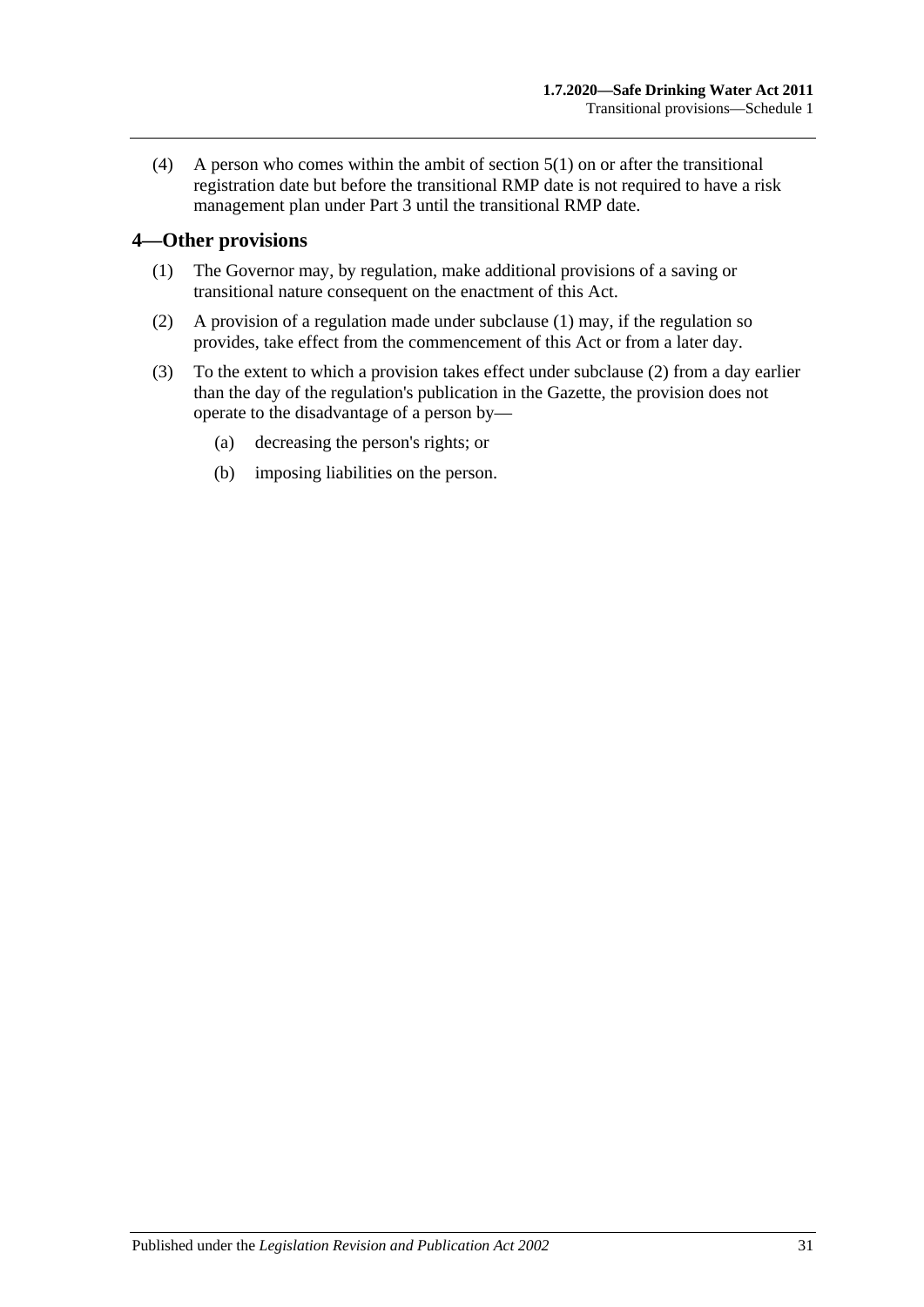## <span id="page-31-0"></span>**Legislative history**

#### **Notes**

- Please note—References in the legislation to other legislation or instruments or to titles of bodies or offices are not automatically updated as part of the program for the revision and publication of legislation and therefore may be obsolete.
- Earlier versions of this Act (historical versions) are listed at the end of the legislative history.
- For further information relating to the Act and subordinate legislation made under the Act see the Index of South Australian Statutes or www.legislation.sa.gov.au.

### **Legislation amended by principal Act**

The *Safe Drinking Water Act 2011* amended the following:

*Food Act 2001*

## **Principal Act and amendments**

New entries appear in bold.

| Year No | Title                                       | Assent     | Commencement                                                              |
|---------|---------------------------------------------|------------|---------------------------------------------------------------------------|
| 2011 16 | Safe Drinking Water Act 2011                | 26.5.2011  | 1.3.2013 (Gazette 6.12.2012 p5432)                                        |
| 2017 51 | Statutes Amendment (SACAT No 2)<br>Act 2017 |            | 28.11.2017 Pt 42 (ss 215 to 220)—14.12.2017<br>(Gazette 12.12.2017 p4960) |
| 2019 33 | Landscape South Australia<br>Act 2019       | 21.11.2019 | Sch 5 (cl 83)-1.7.2020 (Gazette<br>25.6.2020 p3502)                       |

## **Provisions amended**

New entries appear in bold.

Entries that relate to provisions that have been deleted appear in italics.

| Provision      | How varied                                                            | Commencement |
|----------------|-----------------------------------------------------------------------|--------------|
| Long title     | amended under Legislation Revision and<br><b>Publication Act 2002</b> | 14.12.2017   |
| s <sub>2</sub> | omitted under Legislation Revision and<br><b>Publication Act 2002</b> | 14.12.2017   |
| s <sub>3</sub> |                                                                       |              |
| s(3(1))        |                                                                       |              |
| District Court | deleted by $51/2017$ s $215(1)$                                       | 14.12.2017   |
| water resource | amended by 33/2019 Sch 5 cl 83                                        | 1.7.2020     |
| Tribunal       | inserted by $51/2017$ s $215(2)$                                      | 14.12.2017   |
| Pt 2           |                                                                       |              |
| $\sin 10$      | substituted by 51/2017 s 216                                          | 14.12.2017   |
| Pt $3$         |                                                                       |              |
| s 14           |                                                                       |              |